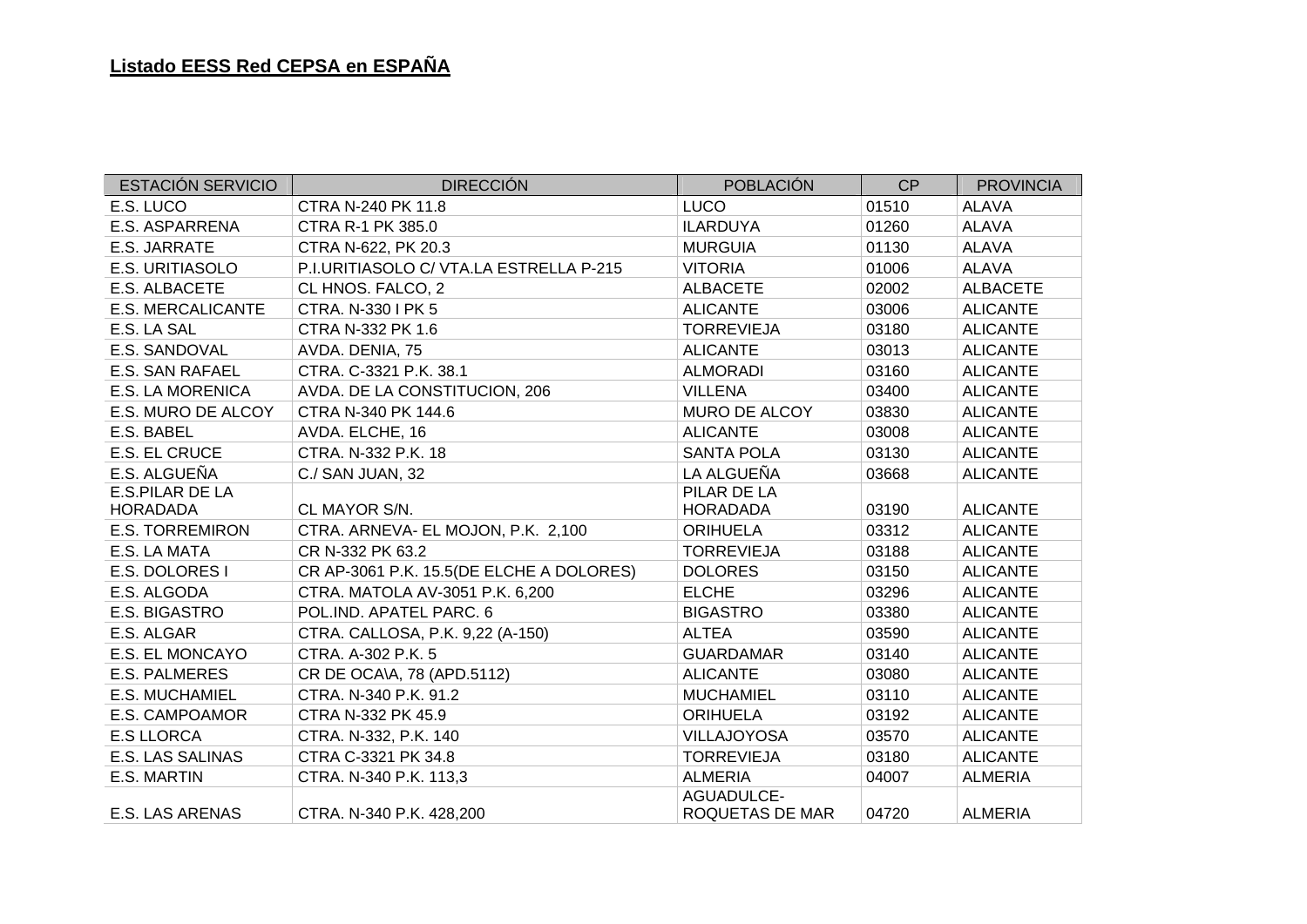| E.S. LA CAÑADA DE                  |                                        | LA CAÑADA DE SAN               |       |                 |
|------------------------------------|----------------------------------------|--------------------------------|-------|-----------------|
| <b>SAN URBANO</b>                  | CTRA. DE NIJAR, KM. 6.9                | <b>URBANO</b>                  | 04120 | <b>ALMERIA</b>  |
| E.S. OJEDA                         | CTRA. AL-41 P.K. 2,700                 | ROQUETAS DE MAR                | 04740 | <b>ALMERIA</b>  |
| <b>E.S. LOS GURULLOS</b>           | PARAJE LOS GURULLOS S/N                | <b>MOJACAR</b>                 | 04638 | <b>ALMERIA</b>  |
| <b>E.S. LA GARRUCHA</b>            | <b>CTRA AL-152 PK 4.7</b>              | <b>MOJACAR</b>                 | 04638 | <b>ALMERIA</b>  |
| E.S.DOLORES<br><b>MARTINEZ</b>     |                                        |                                |       |                 |
| <b>BERENGUEL</b>                   | CTRA. STO.DOMINGO-ALMERIMAR P.K. 5,400 | <b>ALMERIMAR</b>               | 04700 | <b>ALMERIA</b>  |
| <b>E.S. LOS FILABRES</b>           | CTRA. ALP-113 P.K. 34,200              | <b>TAHAL</b>                   | 04275 | <b>ALMERIA</b>  |
| E.S. JOSE A.LIZARTE                | AV ANDALUCIA, S/N                      | <b>ORIA</b>                    | 04810 | <b>ALMERIA</b>  |
| E.S. KADE 4                        | CTRA. ALP-701 P.K. 1,800               | ROQUETAS DE MAR                | 04740 | <b>ALMERIA</b>  |
| E.S. CAMPOHERMOSO                  | CTRA. A.L.P. 204 P.K. 10,560           | <b>NIJAR</b>                   | 04110 | <b>ALMERIA</b>  |
| E.S. LA MILAGROSA                  | CR HUERCAL OVER P.K. 19,200            | <b>TABERNO</b>                 | 04692 | <b>ALMERIA</b>  |
| E.S. LISANGOA                      | CR AL-400 P.K. 16                      | EL EJIDO                       | 04700 | <b>ALMERIA</b>  |
| E.S. HUERCAL OVERA                 | CTRA. N-340 P.K. 543,3                 | <b>HUERCAL OVERA</b>           | 04007 | <b>ALMERIA</b>  |
| E.S. FORO                          | AVD. FERNANDEZ LADREDA, 105            | <b>GIJON</b>                   | 33210 | <b>ASTURIAS</b> |
| E.S. CATUXO                        | CTRA N-634 PK 548.5                    | <b>TAPIA DE CASARIEGO</b>      | 33749 | <b>ASTURIAS</b> |
| E.S. EGOECHEAGA-<br><b>AVILES</b>  | CTRA N-632 PK 94.4                     | <b>AVILES</b>                  | 33400 | <b>ASTURIAS</b> |
| <b>E.S. CARBURANTES</b><br>PILOÑA  | CTRA N-634 PK 362.0                    | <b>INFIESTO</b>                | 33530 | <b>ASTURIAS</b> |
| E.S. SUPESA-POLA DE<br><b>LENA</b> | CTRA N-630 PK 414.0                    | POLA DE LENA                   | 33630 | <b>ASTURIAS</b> |
| E.S. EGOCHEAGA-<br><b>TRASONA</b>  | CTRA N-632 PK 89.4                     | <b>CORVERA</b>                 | 33468 | <b>ASTURIAS</b> |
| <b>E.S. EL PUENTE</b>              | CTRA. N-634 P.K. 431                   | <b>GRADO</b>                   | 33820 | <b>ASTURIAS</b> |
| E.S. PRAVIA                        | CTRA. O-623, P.K. 1.0                  | <b>PRAVIA</b>                  | 33120 | <b>ASTURIAS</b> |
| E.S. QUINTANA                      | CTRA. N-632 PK 156.8                   | <b>QUINTANA VALDES</b>         | 33788 | <b>ASTURIAS</b> |
| <b>E.S. LA FERVENCIA</b>           | CR N-634 P.K. 4,85                     | <b>BRIEVES</b>                 | 33784 | <b>ASTURIAS</b> |
| E.S. SUPESA-PRUVIA                 | <b>CTRA AS-18 P.K. 74</b>              | PRUVIA-LLANERA                 | 33192 | <b>ASTURIAS</b> |
| E.S. SOTILLO                       | CTRA C-501 PK 74.0                     | SOTILLO DE LA<br><b>ADRADA</b> | 05420 | <b>AVILA</b>    |
| E.S. CANDELEDA                     | CR C-501, P.K. 0.5                     | CANDELEDA                      | 05480 | <b>AVILA</b>    |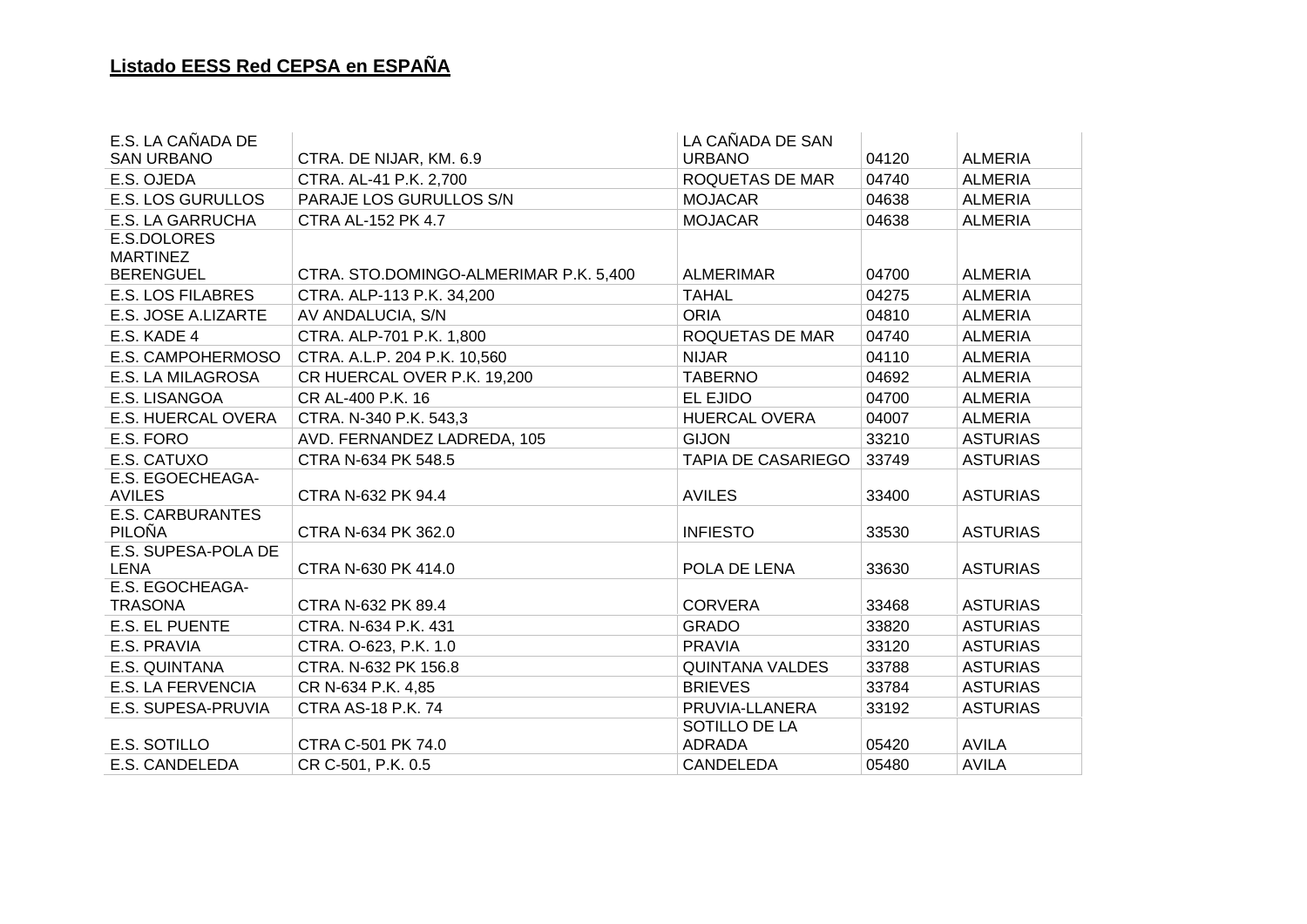| <b>E.S. CEBREROS</b>                  | CTRA. AV-512, P.K. 0.7        | <b>CEBREROS</b>          | 05260 | <b>AVILA</b>    |
|---------------------------------------|-------------------------------|--------------------------|-------|-----------------|
| E.S. RIOCABADO                        | CTRA, AV-811 P.K. 20.2        | <b>RIOCABADO</b>         | 05164 | <b>AVILA</b>    |
| <b>E.S. SANCHIDRIAN</b>               | CR N-VI, P.K. 101.500         | <b>SANCHIDRIAN</b>       | 05290 | <b>AVILA</b>    |
|                                       |                               | SANTA MARIA DE LOS       |       |                 |
| <b>E.S. JUANFER</b>                   | CTRA. N-110, P.K. 327         | <b>CABALLEROS</b>        | 05600 | <b>AVILA</b>    |
| <b>U.S. POSTE</b>                     |                               |                          |       |                 |
| <b>ALCONCHEL</b>                      | CTRA. C-436 P.K. 44           | <b>ALCONCHEL</b>         | 06131 | <b>BADAJOZ</b>  |
| <b>U.S. POSTE HERRERA</b>             |                               |                          |       |                 |
| <b>DUQUE</b>                          | AV LA PALMERA, 22             | <b>HERRERA DEL DUQUE</b> | 06670 | <b>BADAJOZ</b>  |
| <b>U.S. POSTE</b>                     |                               |                          |       |                 |
| <b>BARCARROTA</b><br>U.S. POSTE AV DE | CTRA. N-435 P.K. 47           | <b>BARCARROTA</b>        | 06160 | <b>BADAJOZ</b>  |
| <b>EXTREMADURA</b>                    | AVD. EXTREMADURA, 29          | <b>MERIDA</b>            | 06800 | <b>BADAJOZ</b>  |
| E.S. ALVAREZ                          |                               | VILLANUEVA DE LA         |       |                 |
| <b>CIENFUEGOS</b>                     | CL HERNAN CORTES, S/N         | <b>SERENA</b>            | 06700 | <b>BADAJOZ</b>  |
| E.S. HIDALGO                          |                               |                          |       |                 |
| <b>GONZALEZ</b>                       | CR C-520 PK 99                | <b>DON BENITO</b>        | 06400 | <b>BADAJOZ</b>  |
| E.S. MARINITO                         | CTRA. C-537 PK. 0             | <b>MONTIJO</b>           | 06480 | <b>BADAJOZ</b>  |
|                                       |                               | <b>GEVORA DE</b>         |       |                 |
| E.S. GEVORA                           | CTRA. N-523 P.K. 82,3         | <b>CAUDILLO</b>          | 06180 | <b>BADAJOZ</b>  |
| <b>E.S. ERRASTI SUR</b>               |                               |                          |       |                 |
| (CEPSA)                               | CTRA DE CIRCUNVALACION PK 340 | <b>MERIDA</b>            | 06800 | <b>BADAJOZ</b>  |
| <b>E.S. SAN CRISTOBAL</b>             | CTRA. N-432 P.K. 115.0        | <b>LLERENA</b>           | 06900 | <b>BADAJOZ</b>  |
| E.S. JARILLA                          | CTRA. N-430 P.K. 125,500      | <b>DON BENITO</b>        | 06700 | <b>BADAJOZ</b>  |
| <b>E.S. LAS NORITAS</b>               | CR C-432 P.K. 74,500          | <b>ZAFRA</b>             | 06300 | <b>BADAJOZ</b>  |
|                                       |                               | <b>CASAS DE DON</b>      |       |                 |
| E.S. GASERNAV                         | CR N-430 P.K. 153,700         | <b>PEDRO</b>             | 06770 | <b>BADAJOZ</b>  |
|                                       |                               | PUEBLONUEVO DEL          |       |                 |
| <b>E.S. TORO LABRADOR</b>             | CR EX-209 P.K. 22,5           | <b>GUADIANA</b>          | 06184 | <b>BADAJOZ</b>  |
| E.S. AUTOVIA MERIDA                   | CR N-V P.K. 351,490           | <b>MERIDA</b>            | 06800 | <b>BADAJOZ</b>  |
| E.S. SON ARMADANS                     | AV. JOAN MIRO, 22             | PALMA DE MALLORCA        | 07014 | <b>BALEARES</b> |
| <b>U.S. PLAZA GARCIA</b>              |                               |                          |       |                 |
| ORELL                                 | PZA. GARCIA ORELL, S/N.       | PALMA DE MALLORCA        | 07006 | <b>BALEARES</b> |
| E.S. JERONIMA POU                     | CTRA, C-717 P.K. 23           | <b>LLUCHMAYOR</b>        | 07620 | <b>BALEARES</b> |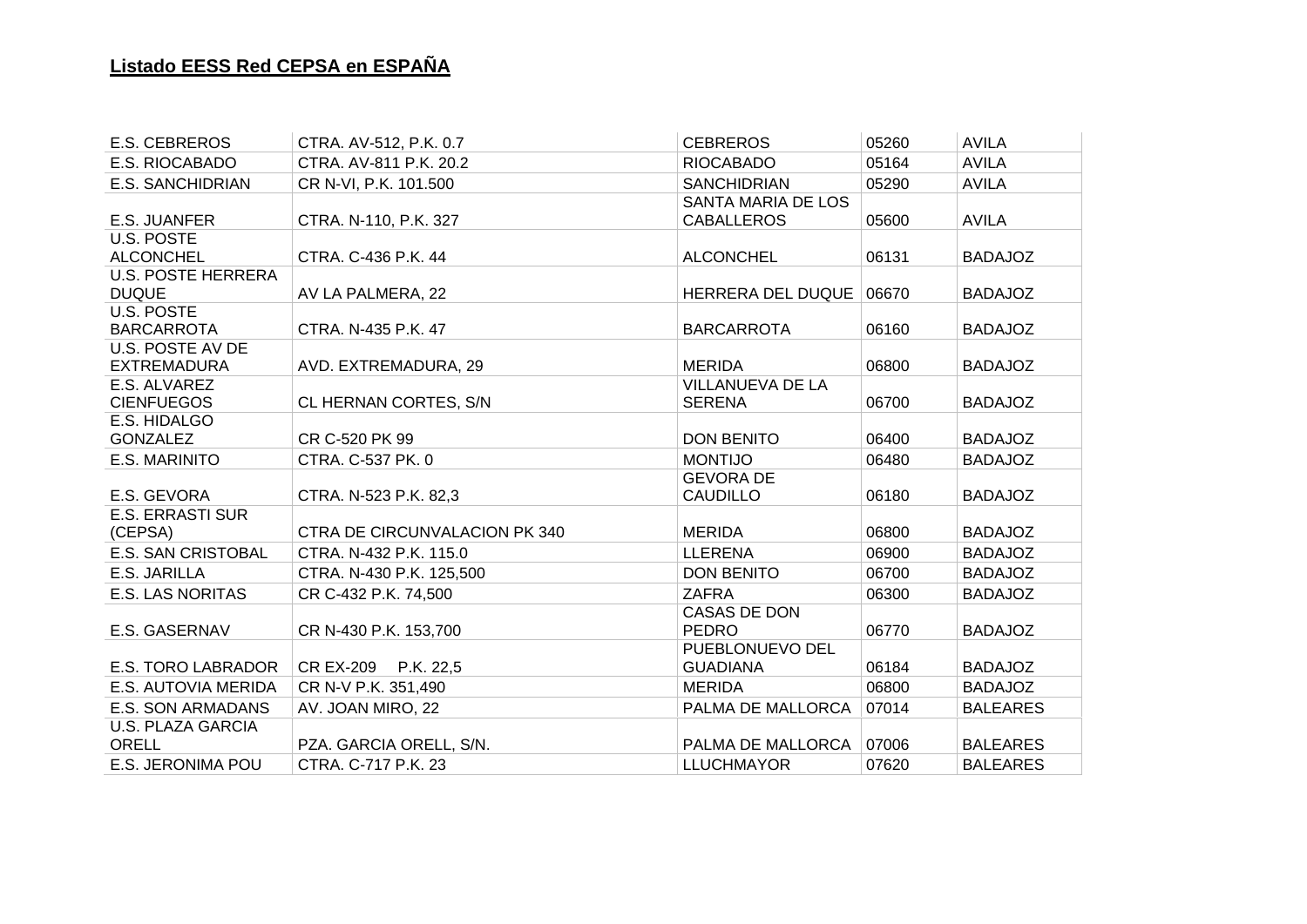| E.S. IBIZA-SAN JOSE       | CTRA PM-803 PK 14.3                 | <b>SAN JOSE</b>          | 07800 | <b>BALEARES</b>  |
|---------------------------|-------------------------------------|--------------------------|-------|------------------|
| E.S. IBIZA-SANTA          |                                     | <b>SANTA EULALIA DEL</b> |       |                  |
| <b>EULALIA</b>            | CTRA PM-810 PK 3.3                  | <b>RIO</b>               | 07800 | <b>BALEARES</b>  |
| E.S. PUERTO               |                                     |                          |       |                  |
| <b>POLLENSA</b>           | C./ JUAN XXIII, 133                 | <b>POLLENSA</b>          | 07470 | <b>BALEARES</b>  |
| E.S. LA ALCUDIA           | CTRA C-713 PK 51.0                  | <b>ALCUDIA</b>           | 07400 | <b>BALEARES</b>  |
| E.S. ULLARO               | CTRA C-713 PK 38.3                  | <b>CAMPANET</b>          | 07310 | <b>BALEARES</b>  |
| E.S. IBIZA-SAN            |                                     |                          |       |                  |
| <b>ANTONIO</b>            | CTRA C-731 PK 13.0                  | <b>SAN ANTONIO ABAD</b>  | 07800 | <b>BALEARES</b>  |
| <b>E.S. SES JARDINES</b>  | CTRA. PM-715, P.K. 29.3             | <b>MONTUIRI</b>          | 07230 | <b>BALEARES</b>  |
| E.S. MANACOR              | CL FERRERS, 1 POL. IND. MANACOR     | <b>MANACOR</b>           | 07500 | <b>BALEARES</b>  |
| E.S. SAN ANTONIO          |                                     |                          |       |                  |
| <b>PORTMANY</b>           | CL CERVANTES, 44                    | <b>IBIZA</b>             | 07810 | <b>BALEARES</b>  |
| E.S. LLOSETA              | CTRA. PALMA-LLOSETA P.K. 1,500      | <b>LLOSETA</b>           | 07360 | <b>BALEARES</b>  |
| <b>E.S. PORTMANY</b>      | AV IGNACIO WALIS, 23                | <b>IBIZA</b>             | 07800 | <b>BALEARES</b>  |
| E.S. CALVIA               | CTRA.CALVIA-PALMA NOVA P.K. 5,500   | <b>CALVIA</b>            | 07184 | <b>BALEARES</b>  |
| E.S. RAFAL NOU            | AV. BINIAMAR, 16                    | PALMA DE MALLORCA        | 07008 | <b>BALEARES</b>  |
| E.S. ROTONDA              | RONDA PASEO MARITIMO, S/N           | <b>IBIZA</b>             | 07800 | <b>BALEARES</b>  |
| E.S. MITJAN LLOC          | CR MAHON-CIUDADELA P.K. 7,200       | <b>ALAIOR</b>            | 07730 | <b>BALEARES</b>  |
| E.S. ALARO                | CL CONSTITUCION S/N                 | <b>ALARO</b>             | 07340 | <b>BALEARES</b>  |
| E.S. CAMPOS               | CTRA. PALMA-PORTO PETRO P.K. 34,500 | <b>CAMPOS</b>            | 07630 | <b>BALEARES</b>  |
| E.S. CALA MILLOR          | CL ES CARRERO S/N                   | <b>CALA MILLOR</b>       | 07560 | <b>BALEARES</b>  |
|                           |                                     | <b>SAN FRANCISCO-</b>    |       |                  |
| <b>E.S. FORMENTERA</b>    | <b>CTRA PM-820 PK 1.2</b>           | <b>FORMENTERA</b>        | 07860 | <b>BALEARES</b>  |
| E.S. PARALELO             | AV. PARALELO, 183                   | <b>BARCELONA</b>         | 08004 | <b>BARCELONA</b> |
| E.S. CLOT                 | <b>CLOT, 181</b>                    | <b>BARCELONA</b>         | 08027 | <b>BARCELONA</b> |
| E.S. MATARO               | C./ REAL, 547                       | <b>MATARO</b>            | 08302 | <b>BARCELONA</b> |
| E.S. MALGRAT              | CTRA N-2 PK 674,300                 | <b>MALGRAT DE MAR</b>    | 08380 | <b>BARCELONA</b> |
| <b>U.S. POSTE CARDONA</b> | AV RASTRILLO, S/N                   | <b>CARDONA</b>           | 08261 | <b>BARCELONA</b> |
| <b>E.S. VILADECANS</b>    | CTRA. DE BARCELONA P.K. 18          | <b>VILADECANS</b>        | 08840 | <b>BARCELONA</b> |
| E.S. ESTOP                | CL CLOT, 2                          | <b>BARCELONA</b>         | 08018 | <b>BARCELONA</b> |
|                           |                                     | STA, PERPETUA DE         |       |                  |
| <b>E.S. LA FLORIDA</b>    | CTRA N-152 PK 15.1                  | <b>MOGUDA</b>            | 08130 | <b>BARCELONA</b> |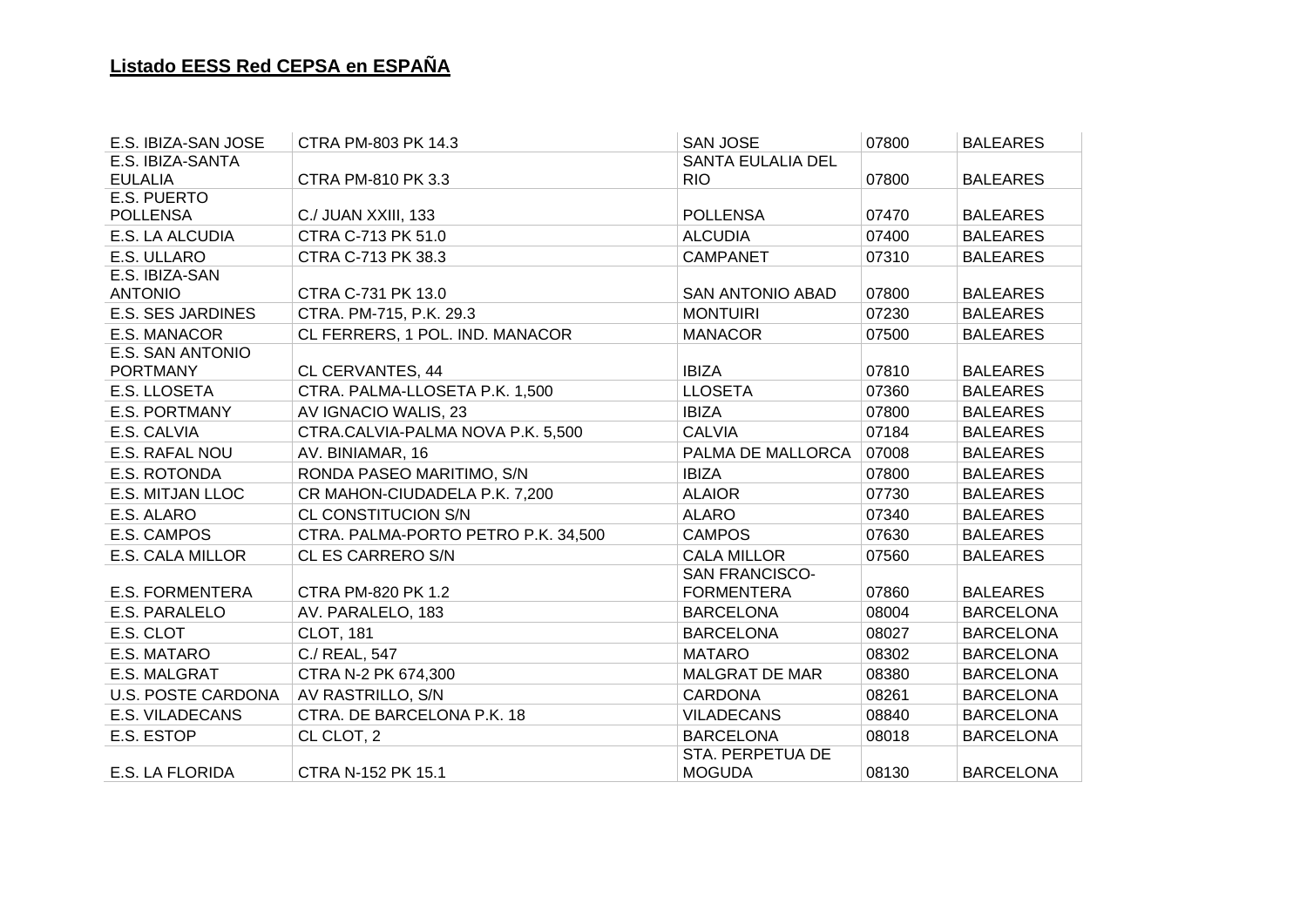| E.S. SANT QUIRZE DE               |                                         | <b>SANT QUIRZE DE</b>     |       |                  |
|-----------------------------------|-----------------------------------------|---------------------------|-------|------------------|
| <b>BESORA</b>                     | CTRA. C-17 PK. 81                       | <b>BESORA</b>             | 08580 | <b>BARCELONA</b> |
|                                   |                                         | <b>VILLAFRANCA DEL</b>    |       |                  |
| E.S. 5 PONTS                      | CTRA N-340 PK 300.7                     | <b>PENEDES</b>            | 08720 | <b>BARCELONA</b> |
| E.S. MITRE                        | RONDA GENERAL MITRE, 128. ESQ. MUNTANER | <b>BARCELONA</b>          | 08021 | <b>BARCELONA</b> |
| E.S. MOIA                         | CTRA N-141 PK 27.3                      | <b>MOIA</b>               | 08180 | <b>BARCELONA</b> |
| E.S. SAN CRISTOBAL                | CTRA. N-150, P.K. 17.4                  | <b>TARRASA</b>            | 08222 | <b>BARCELONA</b> |
| E.S. MOLLET                       | CTRA N-152 PK 16.9                      | MOLLET DEL VALLES         | 08100 | <b>BARCELONA</b> |
|                                   |                                         | STA. PERPETUA DE          |       |                  |
| E.S. CARANAISA                    | CR. C-59, PK 1,5                        | <b>MOGUDA</b>             | 08130 | <b>BARCELONA</b> |
| E.S. MONTSERRAT I -               |                                         |                           |       |                  |
| (PCT)                             | CTRA. C-16, KM. 35,5                    | <b>VACARISSES</b>         | 08233 | <b>BARCELONA</b> |
| E.S. MONTSERRAT II -              |                                         |                           |       |                  |
| (PCT)                             | CTRA. C-16, KM. 35,5                    | <b>VACARISSES</b>         | 08233 | <b>BARCELONA</b> |
| <b>E.S. PARIS URGEL</b>           | CONDE DE URGEL, 219                     | <b>BARCELONA</b>          | 08036 | <b>BARCELONA</b> |
| E.S. MALGRAT DE MAR               | AV. COSTA BRAVA, 163                    | <b>MALGRAT DE MAR</b>     | 08380 | <b>BARCELONA</b> |
| E.S. POLIGONO                     |                                         |                           |       |                  |
| <b>HERMES</b>                     | CTRA. N-150, P.K. 2,6                   | MONTCADA Y REIXAC         | 08110 | <b>BARCELONA</b> |
|                                   |                                         | <b>CORNELLA DE</b>        |       |                  |
| <b>E.S. CORNELLA</b>              | CL ENERGIA, 73                          | <b>LLOBREGAT</b>          | 08940 | <b>BARCELONA</b> |
| E.S. VACARISSES -                 |                                         |                           |       |                  |
| (PCT)                             | CTRA. C-58, KM. 32,5                    | <b>VACARISSES</b>         | 08233 | <b>BARCELONA</b> |
| <b>E.S. PENEDES</b>               | CTRA. BP-2121 PK. 2                     | PACS DEL PENEDES          | 08796 | <b>BARCELONA</b> |
| E.S. FOGARS DE                    |                                         |                           |       |                  |
| TORDERA - (PCT)                   | CTRA. BV-5122 P.K. 5,05                 | <b>FOGARS DE LA SELVA</b> | 08495 | <b>BARCELONA</b> |
|                                   |                                         | EL PRAT DE                |       |                  |
| E.S. NOU PRAT<br>E.S. MONTIGALA - | AV DEL REMOLAR, 37                      | <b>LLOBREGAT</b>          | 08820 | <b>BARCELONA</b> |
| (PCT)                             | CL. COMUNIDAD EUROPEA, S/N              | <b>BADALONA</b>           | 08911 | <b>BARCELONA</b> |
| E.S. CUATRO                       |                                         |                           |       |                  |
| <b>CARRETERAS II</b>              | CTRA. C-17 PK. 50                       | <b>TONA</b>               | 08551 | <b>BARCELONA</b> |
| E.S. CAL TURA                     | CL COLON, 351                           | <b>TARRASA</b>            | 08223 | <b>BARCELONA</b> |
|                                   |                                         | <b>HOSPITALET DE</b>      |       |                  |
| E.S. PEDROSA                      | CL BOTANICA, 74 POLIGONO PEDROSA        | <b>LLOBREGAT</b>          | 08908 | <b>BARCELONA</b> |
| E.S. LA PAUSA                     | <b>AUTOV. B-17 PK 7.5</b>               | EL PRAT DE                | 08820 | <b>BARCELONA</b> |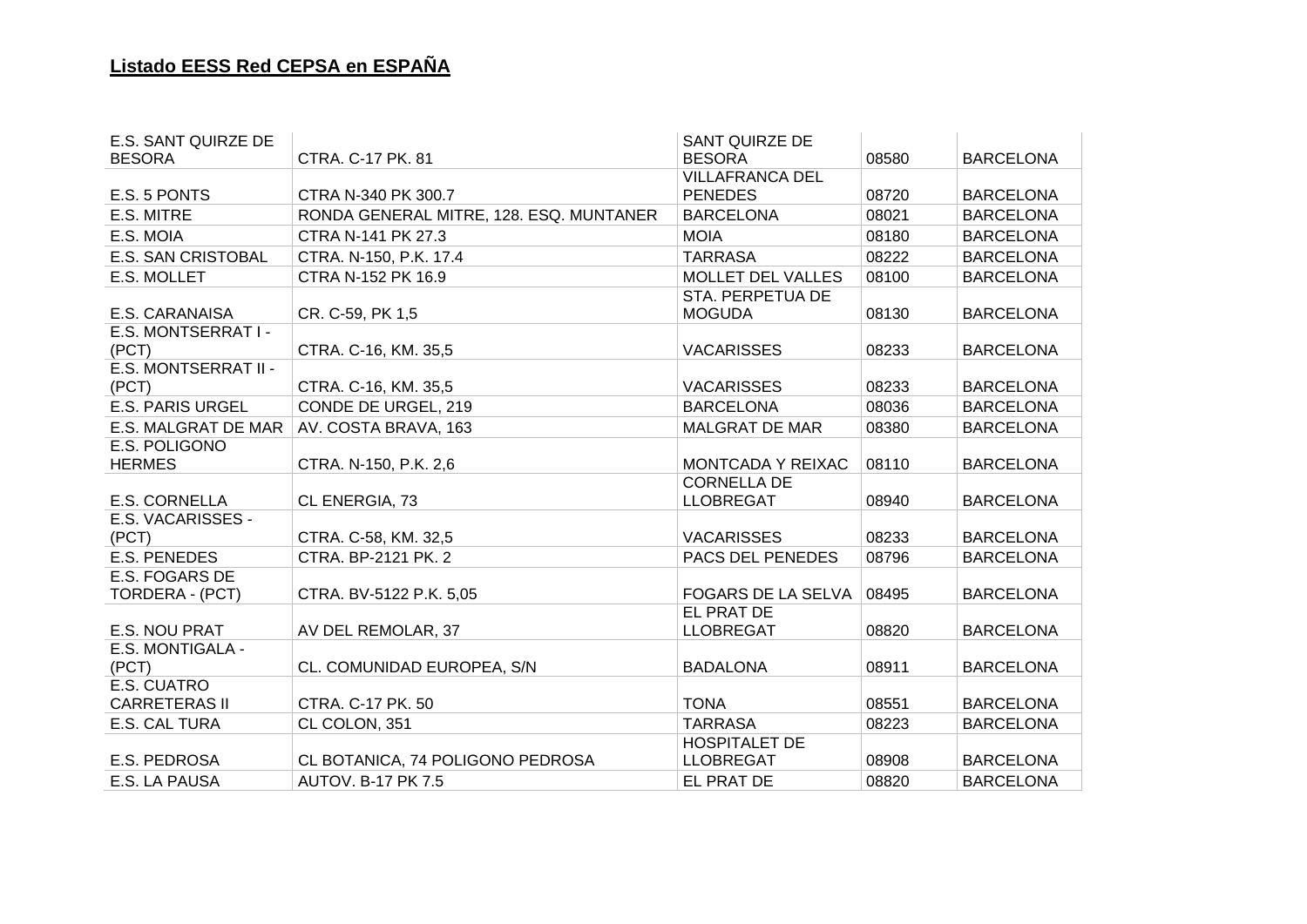|                                  |                                  | <b>LLOBREGAT</b>           |       |                  |
|----------------------------------|----------------------------------|----------------------------|-------|------------------|
| E.S. LA SENTIU                   | CTRA. C-245 P.K. 5               | <b>GAVA</b>                | 08850 | <b>BARCELONA</b> |
|                                  |                                  | <b>VILLAQUIRAN DE LOS</b>  |       |                  |
| E.S. VILLAQUIRAN                 | CTRA N-620 PK 30.2               | <b>INFANTES</b>            | 09226 | <b>BURGOS</b>    |
| <b>U.S. FUENTECILLAS</b>         | PS DE LAS FUENTECILLAS S/N       | <b>BURGOS</b>              | 09001 | <b>BURGOS</b>    |
| E.S. LA CURIELA                  | CTRA C-627 PK 38.3               | <b>VILLADIEGO</b>          | 09120 | <b>BURGOS</b>    |
| E.S. QUINTANAVIDES               | CTRA. N-I PK. 268.100            | <b>QUINTANAVIDES</b>       | 09292 | <b>BURGOS</b>    |
|                                  |                                  | <b>CASTRILLO DE LA</b>     |       |                  |
| E.S. ACEQUES                     | CTRA. N-122 P.K. 278,160         | <b>VEGA</b>                | 09391 | <b>BURGOS</b>    |
| E.S. ROA                         | CR N-I MADRID-IRUN P.K. 310      | <b>BUGEDO</b>              | 09293 | <b>BURGOS</b>    |
| E.S. SAN JUAN DEL                |                                  |                            |       |                  |
| <b>MONTE</b>                     | CTRA. C-111 P.K. 15,300          | SAN JUAN DEL MONTE   09490 |       | <b>BURGOS</b>    |
| E.S. TAMACA<br><b>AUTOCENTRO</b> | POL.IND.AVD.LUIS MATEOS, 16      | ARANDA DE DUERO            | 09400 | <b>BURGOS</b>    |
|                                  |                                  | <b>FUENCALIENTE DE</b>     |       |                  |
| E.S. LA CAÑADA                   | CR N-627 P.K. 66,150             | <b>LUCIO</b>               | 09127 | <b>BURGOS</b>    |
| E.S. MILAGROS                    | CR A-1 P.K. 149,500              | <b>MILAGROS</b>            | 09460 | <b>BURGOS</b>    |
|                                  |                                  | MADRIGALEJO DEL            |       |                  |
| E.S. CERRO                       | CTRA. N-1, P.K. 214              | <b>MONTE</b>               | 09330 | <b>BURGOS</b>    |
| <b>U.S. POSTE TORREJON</b>       |                                  |                            |       |                  |
| EL RUBIO                         | CTRA. EX. 208 P.K. 40            | <b>TORREJON EL RUBIO</b>   | 10694 | <b>CACERES</b>   |
| E.S. PASARON                     | CTRA. N-630 P.K. 556,500         | <b>CACERES</b>             | 10005 | <b>CACERES</b>   |
| <b>E.S. ELIAS ROBLES</b>         | CTRA. N-630 P.K. 469.5           | <b>PLASENCIA</b>           | 10600 | <b>CACERES</b>   |
| E.S. NTRA.SRA.DE                 |                                  |                            |       |                  |
| <b>VALDEFUENTES</b>              | CTRA. CC-204 P.K. 23,9           | <b>MONTEHERMOSO</b>        | 10810 | <b>CACERES</b>   |
| E.S. JARAIZ                      | CR NVALMORAL, P.K. 16            | JARAIZ DE LA VERA          | 10400 | <b>CACERES</b>   |
| E.S. LAS VEGAS                   | CR C.511 P.K. 65,492             | <b>GALISTEO</b>            | 10691 | <b>CACERES</b>   |
| E.S. MONFORTE Y                  |                                  | JARANDILLA DE LA           |       |                  |
| <b>NUÑEZ</b>                     | CTRA. EX-203, PK 47,8            | <b>VERA</b>                | 10450 | <b>CACERES</b>   |
| <b>U.S. MANUEL</b>               |                                  |                            |       |                  |
| <b>GUERRERO SANCHEZ</b>          | JOSE ANTONIO PRIMO DE RIVERA, 25 | <b>MEDINA SIDONIA</b>      | 11170 | CADIZ            |
|                                  |                                  | CHICLANA DE LA             |       |                  |
| E.S. LAS BODEGAS                 | CTRA N-340 PK 5.6                | <b>FRONTERA</b>            | 11130 | CADIZ            |
| E.S.NTRA.SRA.DE LA               | AV. PUENTE ZUAZO S/N             | <b>SAN FERNANDO</b>        | 11100 | CADIZ            |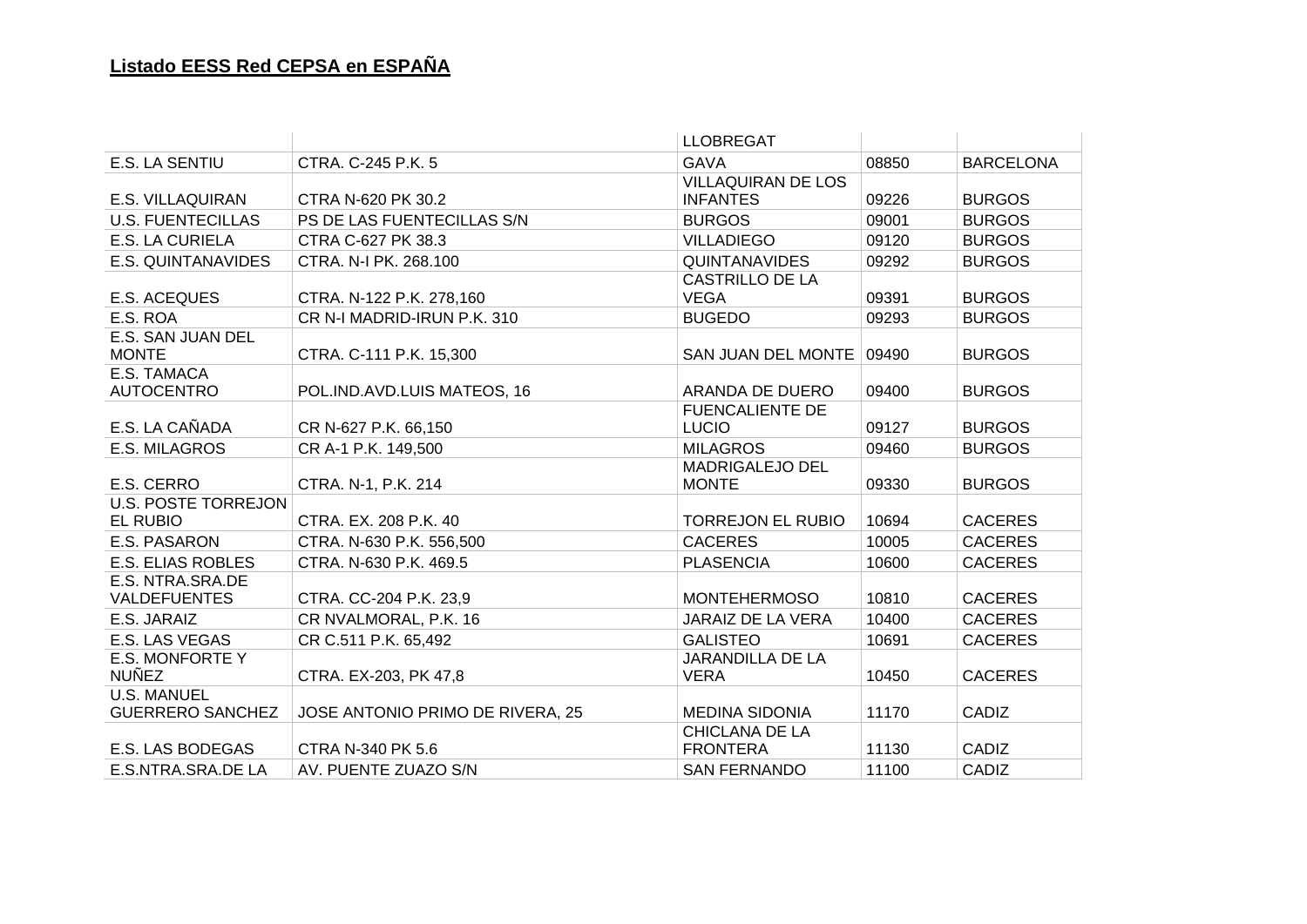| <b>PALMA</b>            |                                         |                        |       |                  |
|-------------------------|-----------------------------------------|------------------------|-------|------------------|
|                         |                                         | <b>JIMENA DE LA</b>    |       |                  |
| E.S. LOS ANGELES        | CTRA, C-3331 P.K. 84                    | <b>FRONTERA</b>        | 11330 | CADIZ            |
| <b>E.S. LAS ROSAS</b>   | CTRA. N-351 P.K. 2                      | <b>SAN ROQUE</b>       | 11360 | CADIZ            |
|                         |                                         | JEREZ DE LA            |       |                  |
| E.S. CAÑADA ANCHA       | <b>CTRA. N-IV P.K. 632</b>              | <b>FRONTERA</b>        | 11407 | CADIZ            |
|                         |                                         | CHICLANA DE LA         |       |                  |
| E.S. LA PLAYA           | CTRA BARROSA-CHICLANA PK 2              | <b>FRONTERA</b>        | 11130 | CADIZ            |
|                         |                                         | LINEA DE LA            |       |                  |
| <b>E.S. EL HIGUERON</b> | CR C-233 PK 6.3 (POL.IND.ZABAL BAJO)    | <b>CONCEPCION</b>      | 11300 | CADIZ            |
|                         |                                         | ALCALA DE LOS          |       |                  |
| E.S. LA PALMOSA         | CR 440 PK.57 JEREZ-LOS BARRIOS - APD.45 | <b>GAZULES</b>         | 11180 | CADIZ            |
| E.S. PUEBLOS            |                                         |                        |       |                  |
| <b>BLANCOS</b>          | AVDA. DE ARCOS, 18                      | <b>VILLAMARTIN</b>     | 11650 | CADIZ            |
|                         |                                         | <b>SAN ENRIQUE DE</b>  |       |                  |
| <b>E.S. MONTILLA</b>    | CTRA N-340 PK 134.0                     | <b>GUADIARO</b>        | 11312 | CADIZ            |
| E.S. ANGEL              |                                         | <b>POTES</b>           |       |                  |
| FERNANDEZ ALONSO        | CTRA, N-621 P.K. 148                    |                        | 39570 | <b>CANTABRIA</b> |
| E.S. IRASO              | CTRA. N-634 P.K. 199.5                  | <b>SOLARES</b>         | 39710 | <b>CANTABRIA</b> |
| <b>E.S. PUENTE ARCE</b> | CTRA N-611 PK 12.6                      | PUENTE ARCE            | 39478 | <b>CANTABRIA</b> |
| <b>E.S. SAN ROQUE</b>   | CTRA N-634 PK 232.0                     | <b>TORRELAVEGA</b>     | 39300 | <b>CANTABRIA</b> |
| E.S. VIRGEN DE LA       |                                         |                        |       |                  |
| <b>PEÑA</b>             | CTRA N-634 PK 245.0                     | CABEZON DE LA SAL      | 39509 | <b>CANTABRIA</b> |
| E.S. URITIASOLO         | CR C-6316 P.K. 10,5                     | <b>OREÑA</b>           | 39525 | <b>CANTABRIA</b> |
| E.S. MURIEDAS           | AVDA. DE BILBAO, 8                      | <b>MURIEDAS</b>        | 39600 | <b>CANTABRIA</b> |
| E.S. VILLAFRANCA DEL    |                                         |                        |       |                  |
| <b>CID</b>              | AVDA. CASTELLON, S/N                    | VILLAFRANCA DEL CID    | 12150 | <b>CASTELLON</b> |
| E.S. TENA               | PZA. DEL PILAR, 2                       | <b>NULES</b>           | 12520 | <b>CASTELLON</b> |
|                         |                                         | <b>CASTELLON DE LA</b> |       |                  |
| E.S. GAVISA             | CTRA. C-232, P.K. 3.0                   | <b>PLANA</b>           | 12003 | <b>CASTELLON</b> |
| E.S. ONDA 1             | AVDA. MEDITERRANI, 34                   | <b>ONDA</b>            | 12200 | <b>CASTELLON</b> |
| E.S. SANTA              |                                         |                        |       |                  |
| <b>MAGDALENA DE</b>     |                                         | <b>SANTA MAGDALENA</b> |       |                  |
| <b>PULPIS</b>           | CTRA, N-340 P.K. 1032                   | <b>DE PULPIS</b>       | 12597 | <b>CASTELLON</b> |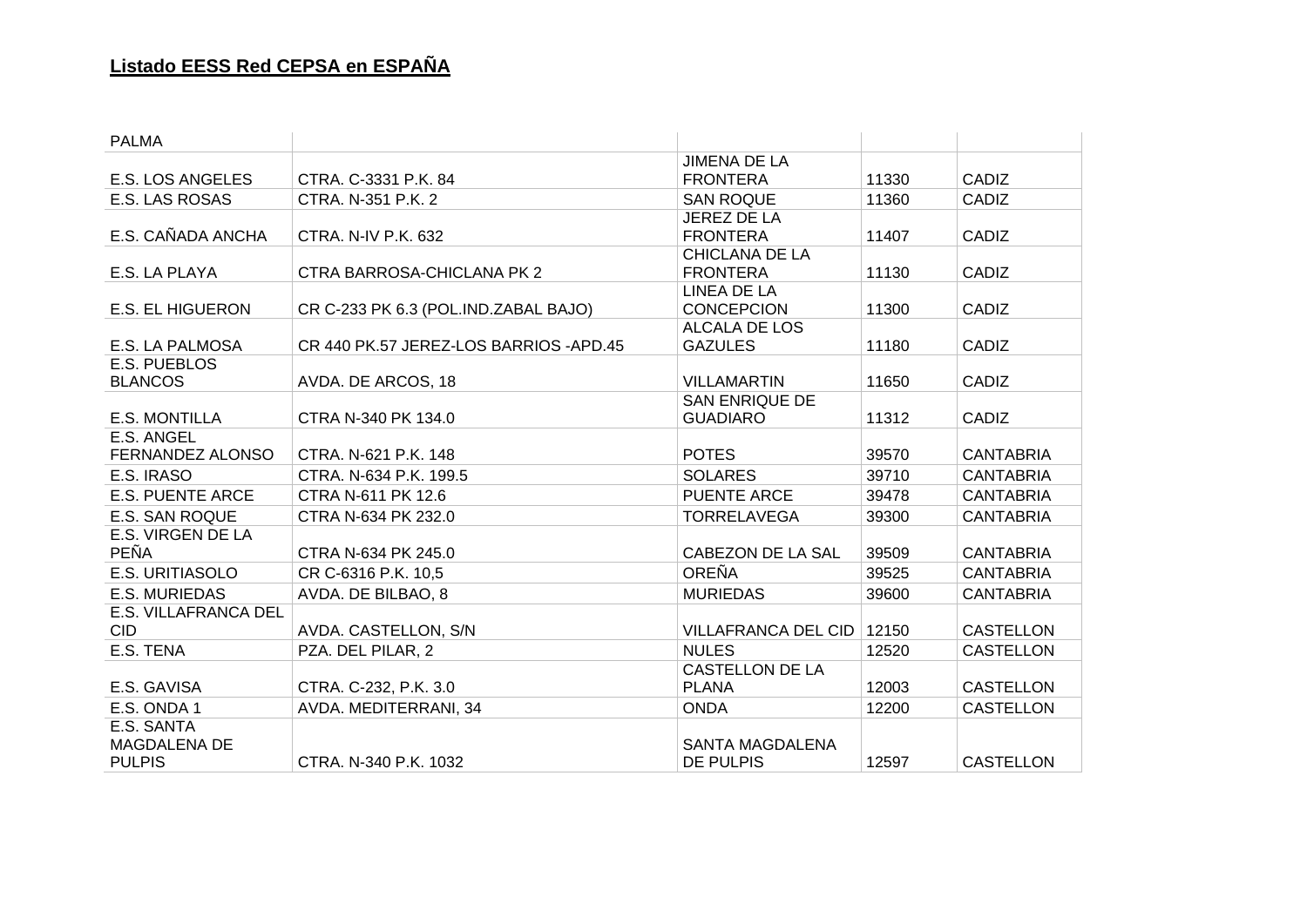| E.S. BARRACAS            | CTRA N-234 PK 60.3               | <b>BARRACAS</b>            | 12420 | <b>CASTELLON</b>   |
|--------------------------|----------------------------------|----------------------------|-------|--------------------|
|                          |                                  | <b>VILLAREAL DE LOS</b>    |       |                    |
| E.S. VILLAREAL 1         | AVDA. ITALIA, 63                 | <b>INFANTES</b>            | 12540 | <b>CASTELLON</b>   |
| E.S. VERDERA             | CTRA. N-340 P.K. 142.2           | <b>VINAROZ</b>             | 12500 | <b>CASTELLON</b>   |
|                          |                                  | ALQUERIAS NIÑO             |       |                    |
| <b>E.S. TIERCAS</b>      | CTRA. N-340 PK. 53.5             | <b>PERDIDO</b>             | 12539 | <b>CASTELLON</b>   |
| E.S. JOSE M.BUENO        |                                  |                            |       |                    |
| ANDREU                   | CTRA. CS-6011 P.K. 1,200         | <b>ALMENARA</b>            | 12590 | <b>CASTELLON</b>   |
| E.S. BEJIS               | CTRA. C-V-6043 P.K. 1,700 MD.    | <b>BEJIS</b>               | 12430 | <b>CASTELLON</b>   |
|                          |                                  | ALQUERIAS NIÑO             |       |                    |
| E.S. EL SALVADOR         | APDO. DE CORREOS, 49             | <b>PERDIDO</b>             | 12539 | <b>CASTELLON</b>   |
| E.S. ONDA 2              | AVDA. PAIS VALENCIA, 38          | <b>ONDA</b>                | 12200 | <b>CASTELLON</b>   |
| E.S. GAYSER              | <b>AUTOV R-4 PK 199.0</b>        | <b>VALDEPE\AS</b>          | 13300 | <b>CIUDAD REAL</b> |
| E.S. EL MOLINO           | CTRA N-430 PK 309,200            | <b>CIUDAD REAL</b>         | 13005 | <b>CIUDAD REAL</b> |
| E.S. EL HIDALGO          | CR N-IV P.K. 193,500             | <b>VALDEPE\AS</b>          | 13300 | <b>CIUDAD REAL</b> |
|                          |                                  | <b>SANTA CRUZ DE</b>       |       |                    |
| E.S. LA PURISIMA         | <b>CR N-IV KM. 220</b>           | <b>MUDELA</b>              | 13730 | <b>CIUDAD REAL</b> |
| <b>E.S. LUCENA</b>       | EGIDO DEL VALLE S/N              | <b>LUCENA</b>              | 14900 | <b>CORDOBA</b>     |
| E.S. ARROYO DE LA        |                                  |                            |       |                    |
| <b>MIEL</b>              | <b>CTRA. R-4 P.K. 405</b>        | <b>CORDOBA</b>             | 14013 | <b>CORDOBA</b>     |
| <b>U.S. POSTE CABRA</b>  | PLAZA DIPUTACION S/N             | <b>CABRA</b>               | 14940 | <b>CORDOBA</b>     |
| <b>E.S. PUENTE DEL</b>   |                                  |                            |       |                    |
| <b>ARENAL</b>            | AV. DEL CAMPO DE LA VERDAD, S/N  | <b>CORDOBA</b>             | 14009 | <b>CORDOBA</b>     |
| <b>U.S. CARLOS III</b>   | AV CARLOS III S/N                | <b>CORDOBA</b>             | 14014 | <b>CORDOBA</b>     |
| <b>U.S. POSTE ANA</b>    |                                  |                            |       |                    |
| LUPIAÑEZ                 | CR N-432 P.K. 307                | <b>ESPEJO</b>              | 14830 | <b>CORDOBA</b>     |
| <b>U.S. LA RAMBLA</b>    | CTRA. LA RAMBLA-MONTILLA P.K. 33 | <b>LA RAMBLA</b>           | 14540 | <b>CORDOBA</b>     |
| <b>U.S. POSTE PUENTE</b> |                                  |                            |       |                    |
| <b>GENIL</b>             | CUESTA DEL MOLINO, S/N           | <b>PUENTE GENIL</b>        | 14500 | <b>CORDOBA</b>     |
| E.S. MESEGO              | CR R-4 P.K. 424.0                | <b>ALDEA QUINTANA</b>      | 14191 | <b>CORDOBA</b>     |
| E.S. SAN MARINO          | CTRA. N-432 P.K. 317             | <b>CASTRO DEL RIO</b>      | 14840 | <b>CORDOBA</b>     |
| E.S. LOS CABALLOS        | CTRA. N-331 P.K. 432             | FERNAN NU\EZ               | 14520 | <b>CORDOBA</b>     |
| E.S. NUEVA CARTEYA       | AV ANDALUCIA, S/N.               | NUEVA-CARTEYA              | 14857 | <b>CORDOBA</b>     |
| E.S. LA PALMERA DE       | CR C-334, P.K. 6.600             | LLANOS DE DON JUAN   14950 |       | <b>CORDOBA</b>     |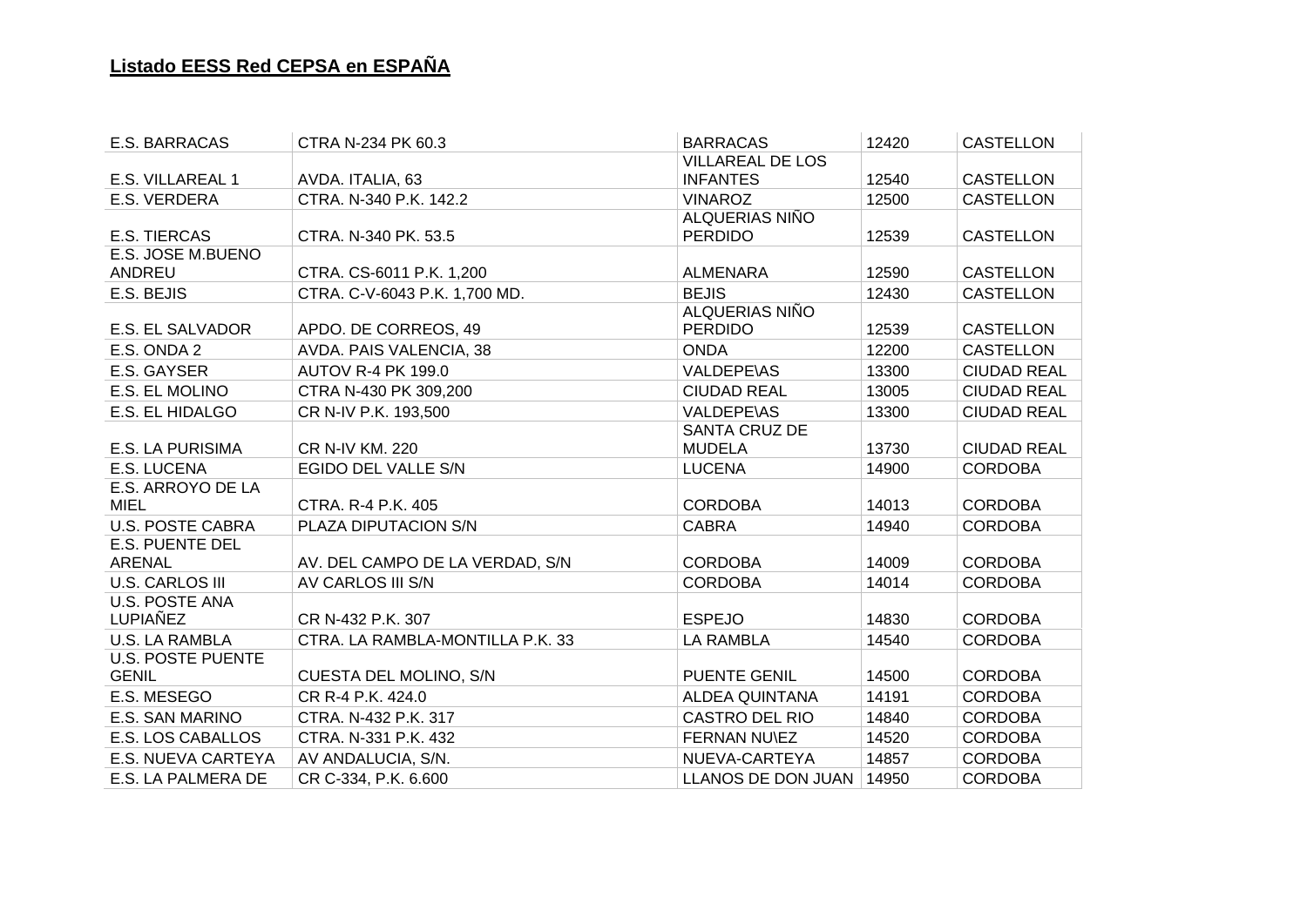| <b>JESUS</b>             |                                                               |                       |       |                    |
|--------------------------|---------------------------------------------------------------|-----------------------|-------|--------------------|
| E.S. CUENCA              | FERMIN CABALLERO, 19                                          | <b>CUENCA</b>         | 16004 | <b>CUENCA</b>      |
| E.S. SAN MILLAN          | CTRA. C-903 P.K. 26,900                                       | <b>CAÑAMARES</b>      | 16890 | <b>CUENCA</b>      |
| E.S. PEDROGAS            | C/ JORGE MANRIQUE, S/N                                        | <b>LAS PEDROÑERAS</b> | 16660 | <b>CUENCA</b>      |
| E.S. LAS PEDROÑERAS      | CTRA. N-301 P.K. 160.0                                        | LAS PEDROÑERAS        | 16660 | <b>CUENCA</b>      |
|                          | E.S. LA CARRASQUILLA   CR CU-821 P.K. 6,400 LA JARA A INIESTA | <b>INIESTA</b>        | 16235 | <b>CUENCA</b>      |
| <b>U.S. PORTBOU</b>      | CTRA.LLANSA-LA JUNQUERA P.K. 14                               | <b>PORTBOU</b>        | 17497 | <b>GIRONA</b>      |
| E.S. VORALTER            | SANT PONS DE LA BARCA, 2                                      | <b>GERONA</b>         | 17007 | <b>GIRONA</b>      |
| E.S. ANGLES              | CTRA N-141 PK 101.1                                           | <b>ANGLES</b>         | 17160 | <b>GIRONA</b>      |
| E.S. MIRALLAC            | CR GIRONA-PALAMOS P.K. 27,401                                 | <b>VULPELLAC</b>      | 17111 | <b>GIRONA</b>      |
| E.S. MONT-RAS - (PCT)    | CTRA. C-255 P.K. 38,5                                         | <b>MONT-RAS</b>       | 17493 | <b>GIRONA</b>      |
| E.S. VERGES              | CTRA. C-31, P.K. 357,8                                        | <b>VERGES</b>         | 17142 | <b>GIRONA</b>      |
| E.S. ELF-LA JUNQUERA     | CR UNIDIRECCIONAL DE ADUANAS N-II                             | LA JUNQUERA           | 17700 | <b>GIRONA</b>      |
| E.S. BELLCAIRE           |                                                               | <b>BELLCAIRE</b>      |       |                    |
| D'EMPORDA - (PCT)        | CTRA. GI-632 P.K. 2,3                                         | <b>D'EMPORDA</b>      | 17145 | <b>GIRONA</b>      |
| E.S. PONT MAJOR -        |                                                               |                       |       |                    |
| (PCT)                    | CL PONT MAJOR, 131                                            | <b>GIRONA</b>         | 17001 | <b>GIRONA</b>      |
| E.S. VALL DE BIANYA      | CTRA. C-26 PK. 221                                            | LA VALL DE BIANYA     | 17813 | <b>GIRONA</b>      |
| E.S. MAS XIRGU - (PCT)   | CL SARRIA DE TER, 7                                           | <b>GIRONA</b>         | 17005 | <b>GIRONA</b>      |
| <b>E.S. CURRO VARGAS</b> | PUENTE TOLEDANO S/N                                           | <b>MOTRIL</b>         | 18600 | <b>GRANADA</b>     |
| E.S. FREILA              | CTRA. A-315 PK 90                                             | <b>FREILA</b>         | 18812 | <b>GRANADA</b>     |
| E.S. DARRO               | CR N-324 P.K. 204,500                                         | <b>DARRO</b>          | 18181 | <b>GRANADA</b>     |
| E.S. VIRGEN DE LA        |                                                               |                       |       |                    |
| <b>CABEZA</b>            | CTRA. LC-222 P.K. 13,500                                      | <b>BENAMAUREL</b>     | 18817 | <b>GRANADA</b>     |
| E.S. MERCAGRANADA        | CR N-432 P.K. 431 C.MERCAGRANADA                              | <b>GRANADA</b>        | 18087 | <b>GRANADA</b>     |
| E.S. ALMANJAYAR          | AV MADRID S/N PARC. 55-80-0-01 D-9-5-8 D                      | ALMANJAYAR            | 18087 | <b>GRANADA</b>     |
| E.S. VENTA DEL SOL       | CTRA N-342 PK 176.6                                           | <b>BAZA</b>           | 18800 | <b>GRANADA</b>     |
| E.S. CUATRO CAMINOS      | C./TOLEDO, 50                                                 | <b>GUADALAJARA</b>    | 19001 | <b>GUADALAJARA</b> |
| E.S. MOLINA DE           |                                                               |                       |       |                    |
| ARAGON                   | CTRA N-211 PK 60.0                                            | MOLINA DE ARAGON      | 19300 | <b>GUADALAJARA</b> |
|                          |                                                               | <b>AZUQUECA DE</b>    |       |                    |
| E.S. MIRALCAMPO          | AUTOV A-2 PK 41.2                                             | <b>HENARES</b>        | 19200 | <b>GUADALAJARA</b> |
| E.S. POBO DE DUEÑAS      | CTRA N-211 PK 83.0                                            | EL POBO DE DUENAS     | 19326 | <b>GUADALAJARA</b> |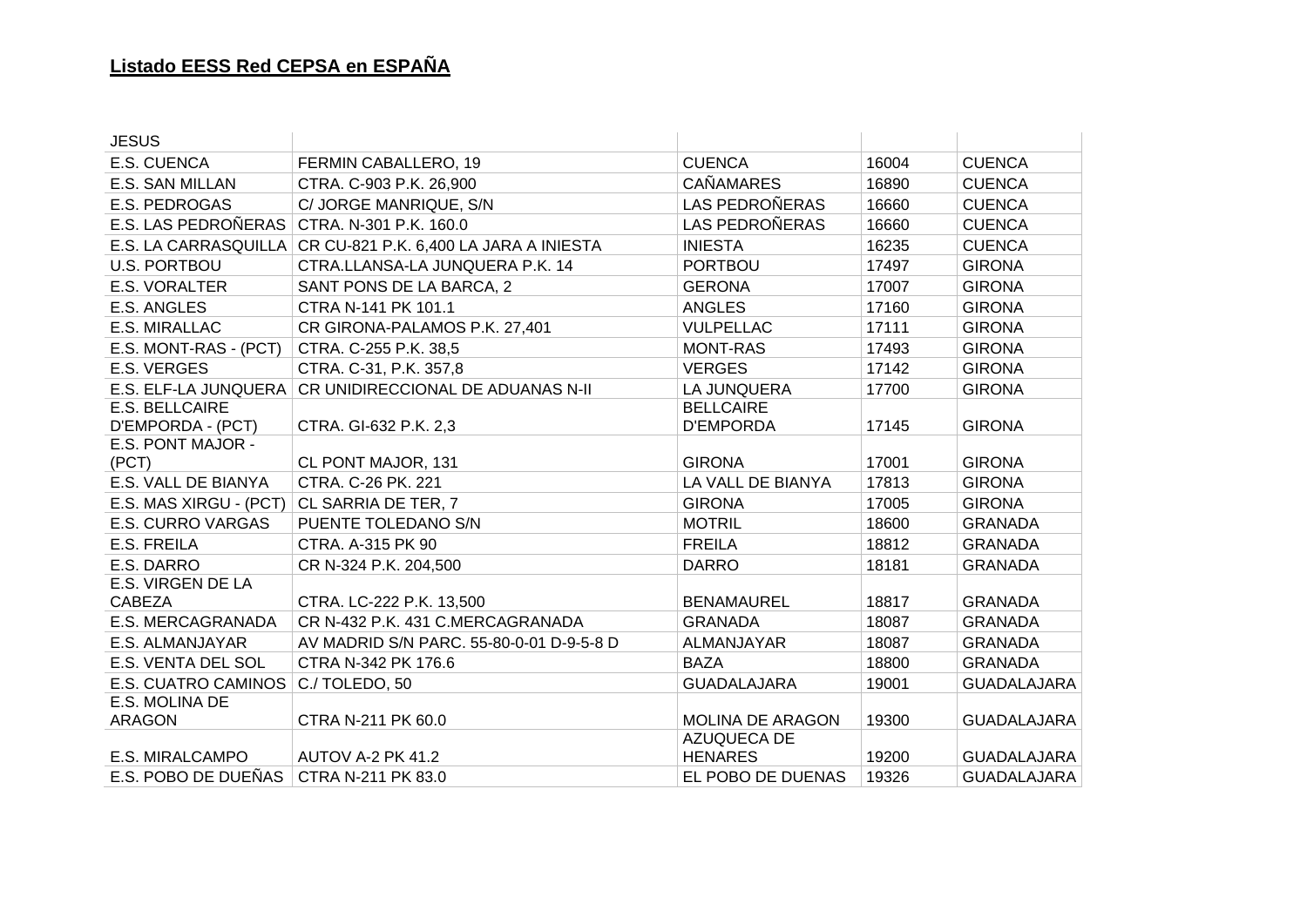| <b>E.S. CIFUENTES</b>          | CTRA C-204 PK 47.5                     | <b>CIFUENTES</b>        | 19420 | GUADALAJARA        |
|--------------------------------|----------------------------------------|-------------------------|-------|--------------------|
| E.S. AREA 103 I                | <b>CTRA. N II PK. 103</b>              | <b>ALMADRONES</b>       | 19414 | <b>GUADALAJARA</b> |
| E.S. EL VALLE DE               |                                        |                         |       |                    |
| <b>TORIJA</b>                  | <b>AUTOV R-2 PK 70.7</b>               | <b>TORIJA</b>           | 19190 | <b>GUADALAJARA</b> |
| U.S. POSTE ZUMAYA              | <b>AXULAR IBILTOKIA S/N</b>            | <b>ZUMAYA</b>           | 20750 | <b>GUIPUZCOA</b>   |
| E.S. IRUN                      | <b>CTRA R-1 PK 480.5</b>               | <b>IRUN</b>             | 20300 | <b>GUIPUZCOA</b>   |
| E.S. NARRONDO                  | CTRA. N-634, P.K. 29,7                 | <b>ZUMAYA</b>           | 20750 | <b>GUIPUZCOA</b>   |
| U.S. POSTE                     |                                        |                         |       |                    |
| <b>AYAMONTE</b>                | <b>MUELLE PORTUGAL S/N</b>             | <b>AYAMONTE</b>         | 21400 | <b>HUELVA</b>      |
| <b>U.S. EL REPILADO</b>        | CR N-433 P.K. 73                       | <b>JABUGO</b>           | 21360 | <b>HUELVA</b>      |
| E.S. SUCASA 2                  | CTRA N-431 PK 675.8                    | <b>CARTAYA</b>          | 21450 | <b>HUELVA</b>      |
| E.S. VIRGEN DE LOS             |                                        | PALOS DE LA             |       |                    |
| <b>MILAGROS</b>                | CTRA. H-620, P.K. 5.5                  | <b>FRONTERA</b>         | 21810 | <b>HUELVA</b>      |
| <b>E.S. TALLERES SAN</b>       |                                        | PALOS DE LA             |       |                    |
| <b>JORGE</b>                   | MICRO POL. IND. SAN JORGE, 68          | <b>FRONTERA</b>         | 21810 | <b>HUELVA</b>      |
| E.S. SALGADO Y ORTA            | CTRA. AYAMONTE ARACENA H-122, P.K. 0.1 | <b>VILLABLANCA</b>      | 21590 | <b>HUELVA</b>      |
| <b>E.S.COMBUSTIBLES Y</b>      |                                        |                         |       |                    |
| <b>CARBURANTES LA</b>          |                                        | <b>SAN BARTOLOME DE</b> |       |                    |
| <b>NICOBA</b>                  | CTRA. H-101 P.K. 0,200                 | LA TORRE                | 21510 | <b>HUELVA</b>      |
| U.S. POSTE DE FRAGA            | CR MADRID-BARCELONA P.K. 437           | <b>FRAGA</b>            | 22520 | <b>HUESCA</b>      |
| U.S. HECHO                     | CR HU-210 P.K. 25                      | VALLE DE HECHO          | 22720 | <b>HUESCA</b>      |
| <b>E.S. CASTEJON DEL</b>       |                                        | <b>CASTEJON DEL</b>     |       |                    |
| <b>PUENTE</b>                  | CTRA. N-240, P.K. 149,500              | <b>PUENTE</b>           | 22310 | <b>HUESCA</b>      |
| E.S. HUESCA                    | CR N-330 P.K. 563,900                  | <b>HUESCA</b>           | 22197 | <b>HUESCA</b>      |
| <b>U.S. POSTE MANCHA</b>       |                                        |                         |       |                    |
| <b>REAL</b>                    | PARQUE MUNICIPAL S/N                   | <b>MANCHA REAL</b>      | 23100 | <b>JAEN</b>        |
| <b>U.S. POSTE ORCERA</b>       | CTRA. 3210 P.K. 115                    | <b>ORCERA</b>           | 23370 | <b>JAEN</b>        |
| E.S. EL PASO                   | <b>CTRA R-4 PK 294.3</b>               | <b>BAILEN</b>           | 23710 | <b>JAEN</b>        |
| E.S. EL POTRO<br><b>BLANCO</b> | <b>CTRA R-4 PK 270.1</b>               | LA CAROLINA             | 23200 | <b>JAEN</b>        |
| E.S. PUENTE DEL                |                                        |                         |       |                    |
| <b>OBISPO</b>                  | CTRA N-321 PK 18.0                     | <b>BAEZA</b>            | 23529 | <b>JAEN</b>        |
| E.S. EL OLIVO                  | CTRA N-323 PK 32.0                     | <b>JAEN</b>             | 23008 | <b>JAEN</b>        |
| E.S. EL RUEDO                  | CTRA N-321 PK 103.5                    | <b>ALCAUDETE</b>        | 23009 | <b>JAEN</b>        |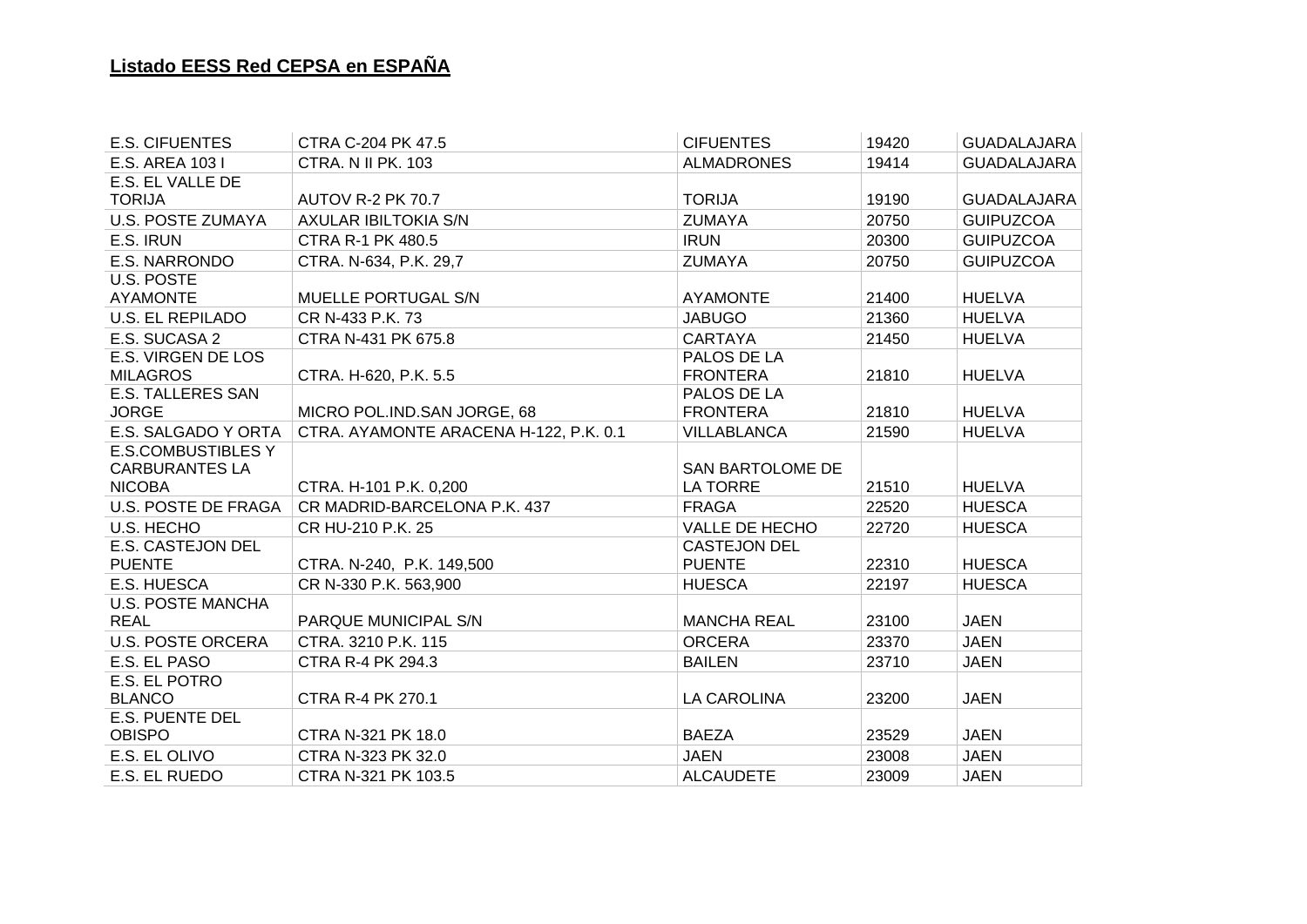| <b>E.S. CARBURANTES</b>  |                                           | <b>LA PUERTA DE</b>  |       |                 |
|--------------------------|-------------------------------------------|----------------------|-------|-----------------|
| <b>DEL SUR</b>           | CR C-321 P.K. 4,300                       | <b>SEGURA</b>        | 23360 | <b>JAEN</b>     |
| <b>E.S. SANTA URSULA</b> | POLIGONO LA CECA, PARCELA 23              | <b>ANDUJAR</b>       | 23740 | <b>JAEN</b>     |
| E.S. SIERRA MAGINA       | CTRA. JV-3242 P.K. 0,700                  | <b>MANCHA REAL</b>   | 23100 | <b>JAEN</b>     |
|                          |                                           | <b>FUENSANTA DE</b>  |       |                 |
| <b>E.S. FUENSANTA</b>    | CTRA. JV-2215 P.K. 9,900                  | <b>MARTOS</b>        | 23610 | <b>JAEN</b>     |
| E.S. LAS ERAS            | CTRA. JH-3050 P.K. 0,300                  | TORREBLASCOPEDRO     | 23510 | <b>JAEN</b>     |
| E.S. LA ZARZUELA         | CTRA. BA\OS-LINARES P.K. 8,900            | <b>LINARES</b>       | 23700 | <b>JAEN</b>     |
| E.S. LA SALOBREJA        | CTRA. C-323 P.K. 335,5                    | <b>JAEN</b>          | 23001 | <b>JAEN</b>     |
|                          |                                           | <b>BURUNCHEL (LA</b> |       |                 |
| E.S. ARROYO PERONA       | CTRA. A-319, P.K 21,5                     | <b>IRUELA</b> )      | 23479 | <b>JAEN</b>     |
| E.S. PORCUNA             | CR A-306 PK. 34                           | <b>PORCUNA</b>       | 23790 | <b>JAEN</b>     |
| <b>E.S. PONTEVEA</b>     | CTRA. C-541 P.K. 12,800                   | PONTEVEA-TEO         | 15883 | LA CORUÑA       |
| E.S. TEO                 | CTRA N-550 PK 72.1                        | <b>TEO</b>           | 15886 | LA CORUÑA       |
| E.S. MELLID              | CTRA. C-547 P.K. 560.0 AVDA.DE LUGO, S/N. | <b>MELLID</b>        | 15800 | LA CORUÑA       |
|                          |                                           | <b>MUROS DE SAN</b>  |       |                 |
| E.S. MUROS               | CR C-550 P.K. 34.0                        | <b>PEDRO</b>         | 15259 | LA CORUÑA       |
| E.S. SANTA COMBA         | CTRA C-402 PK 34.0                        | <b>SANTA COMBA</b>   | 15840 | LA CORUÑA       |
| E.S. LAS CASCAS          | AVDA HNOS.GARCIA NAVEIRA, 58-62           | <b>BETANZOS</b>      | 15300 | LA CORUÑA       |
| E.S. SERRA DE OUTES      | CTRA.C-550 P.K. 10.5 AVDA.DEL ROCIO, S/N. | SIERRA DE OUTES      | 15230 | LA CORUÑA       |
| E.S. CELAS               | CR LC-400 PK 25,700                       | <b>CULLEREDO</b>     | 15189 | LA CORUÑA       |
| E.S. ESTASER A SILVA     | CL/XAQUIN LORENZO, 28-30                  | A SILVA-CERCEDA      | 15186 | LA CORUÑA       |
| E.S. ADONIS PORTO        |                                           |                      |       |                 |
| <b>GOLPE</b>             | C./ TORRES QUEVEDO PARC. 3                | LA CORUÑA            | 15008 | LA CORUÑA       |
|                          |                                           | SAN PEDRO DE NOS-    |       |                 |
| E.S. A CHASQUEIRA        | RUA SALVADOR ALLENDE, S/N.                | <b>OLEIROS</b>       | 15176 | LA CORUÑA       |
| E.S. ZAS                 | CTRA. C-545 P.K. 54,600                   | <b>ZAS</b>           | 15850 | LA CORUÑA       |
| E.S. MINGACHO            | CL COMPOSTELA S/N                         | CARBALLO             | 15100 | LA CORUÑA       |
| <b>E.S. EL FERROL</b>    | CTRA. ANEIROS-CABANA PK. 0.900            | <b>FERROL</b>        | 15315 | LA CORUÑA       |
| E.S. JOANMI              | GREGORIO HERNANDEZ, 12-14                 | LA CORU\A            | 15011 | LA CORUÑA       |
| E.S. GARLOU              | CTRA. C-550 P.K. 53                       | <b>BOIRO</b>         | 15930 | LA CORUÑA       |
| <b>E.S. MURRIETA</b>     | AV BURGOS, 49-50                          | LOGRO\O              | 26006 | <b>LA RIOJA</b> |
| E.S. TRES                | CTRA N-232 P.K. 399                       | RECAJO-AGONCILLO     | 26160 | <b>LA RIOJA</b> |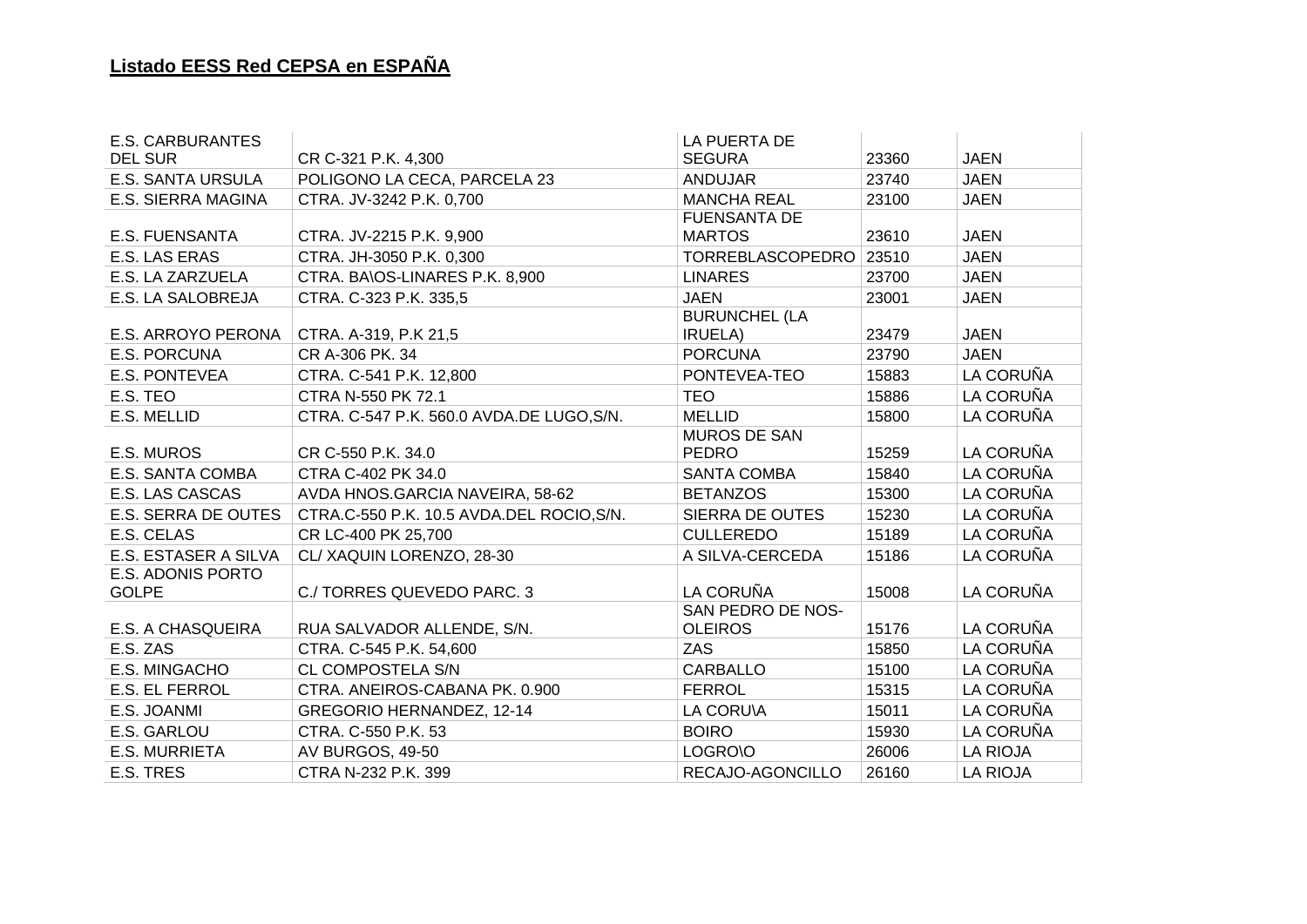| <b>MARQUESES</b>           |                                     |                                      |       |                 |
|----------------------------|-------------------------------------|--------------------------------------|-------|-----------------|
| E.S. SAN CAMILO            | CTRA N-232 PK 4,16                  | <b>NAVARRETE</b>                     | 26370 | <b>LA RIOJA</b> |
| <b>E.S. RIO LINARES</b>    | CTRA. LO-6830 P.K. 14,240           | RINCON DE OLIVEDO                    | 26527 | <b>LA RIOJA</b> |
| <b>E.S. BRIONES</b>        | CTRA. N-232, P.K. 441,4             | <b>BRIONES</b>                       | 26330 | <b>LA RIOJA</b> |
| E.S. MONTECORVO            | CTRA N-232 PK 404.8                 | <b>LOGROÑO</b>                       | 26006 | <b>LA RIOJA</b> |
| <b>U.S. SAN FRANCISCO</b>  | PZA. SAN FRANCISCO S/N              | <b>LEON</b>                          | 24004 | <b>LEON</b>     |
| E.S. SAHAGUN               | CTRA. C-611, P.K. 1.1               | <b>SAHAGUN</b>                       | 24320 | <b>LEON</b>     |
| <b>E.S. LOS ROSALES</b>    | CTRA R-6 PK 375.0                   | ALMAZCARA                            | 24398 | <b>LEON</b>     |
| E.S. PACAR                 | AV. DE LA PLATA, 2                  | <b>PONFERRADA</b>                    | 24400 | <b>LEON</b>     |
| <b>E.S. GASOPETROL</b>     | CR C-621 MAYORGA-ASTORGA, P.K. 50.4 | <b>MANSILLA DEL</b><br><b>PARAMO</b> | 24248 | <b>LEON</b>     |
| E.S. OTERICO               | CRTA. LE-493 P.K. 43                | <b>OTERICO</b>                       | 24126 | <b>LEON</b>     |
| <b>U.S. TRUCHAS</b>        | CTRA. CASTRO-TRUCHAS, P.K. 27.5     | <b>TRUCHAS</b>                       | 24740 | <b>LEON</b>     |
| E.S. VILLASINTA            | CTRA. LE-311, P.K. 7,17             | <b>VILLASINTA DE TORIO</b>           | 24193 | <b>LEON</b>     |
| E.S. DALMAU                | AV. DEL EJERCITO, 44                | <b>LERIDA</b>                        | 25194 | <b>LLEIDA</b>   |
| E.S. GUALDA                | CTRA N-230 PK 3.2                   | <b>LERIDA</b>                        | 25005 | <b>LLEIDA</b>   |
| E.S. LA POBLA              | CTRA C-147 PK 80.5                  | LA POBLA DE SEGUR                    | 25500 | <b>LLEIDA</b>   |
| <b>E.S. LES BASSES</b>     | CTRA N-240 PK 96.4                  | <b>LES BASSES</b>                    | 25191 | <b>LLEIDA</b>   |
| E.S. POLIGONO EL           |                                     |                                      |       |                 |
| SEGRE - (PCT)              | POL.IND.EL SEGRE, PARCELA R-202     | <b>LLEIDA</b>                        | 25191 | <b>LLEIDA</b>   |
| E.S. MAYAN                 | CTRA. C-53 PK. 120.5                | <b>BARBENS</b>                       | 25262 | <b>LLEIDA</b>   |
| <b>E.S. PONT DE SUERT</b>  | CR N-230 P.K. 124,700               | PONT DE SUERT                        | 25520 | <b>LLEIDA</b>   |
| E.S. EL PI DE SANT         |                                     |                                      |       |                 |
| <b>JUST - (PCT)</b>        | CTRA. C-1410 P.K. 48,1              | <b>OLIUS</b>                         | 25286 | <b>LLEIDA</b>   |
| E.S. ALPICAT               | AUTOV. LV-9022 P.K. 1.800           | <b>ALPICAT</b>                       | 25110 | <b>LLEIDA</b>   |
| E.S. TARREGA               | CL. URGEL, 85                       | <b>TARREGA</b>                       | 25300 | <b>LLEIDA</b>   |
| E.S. MOLLERUSSA -<br>(PCT) | CTRA. L-200 P.K. 1,370              | <b>MOLLERUSSA</b>                    | 25230 | <b>LLEIDA</b>   |
| E.S. SEGRIA - (PCT)        | CTRA. N-240 P.K. 82,5               | <b>LLEIDA</b>                        | 25191 | <b>LLEIDA</b>   |
| E.S. ELS ALAMUS            | CTRA R-2 PK 471.3                   | <b>ALAMUS</b>                        | 25221 | <b>LLEIDA</b>   |
| E.S. RIOTORTO              | CR LU-124, P.K. 23500               | <b>RIOTORTO</b>                      | 27744 | <b>LUGO</b>     |
| E.S. POL-VALONGA           | CTRA. LU-750 P.K. 17                | <b>BALONGA POL</b>                   | 27279 | <b>LUGO</b>     |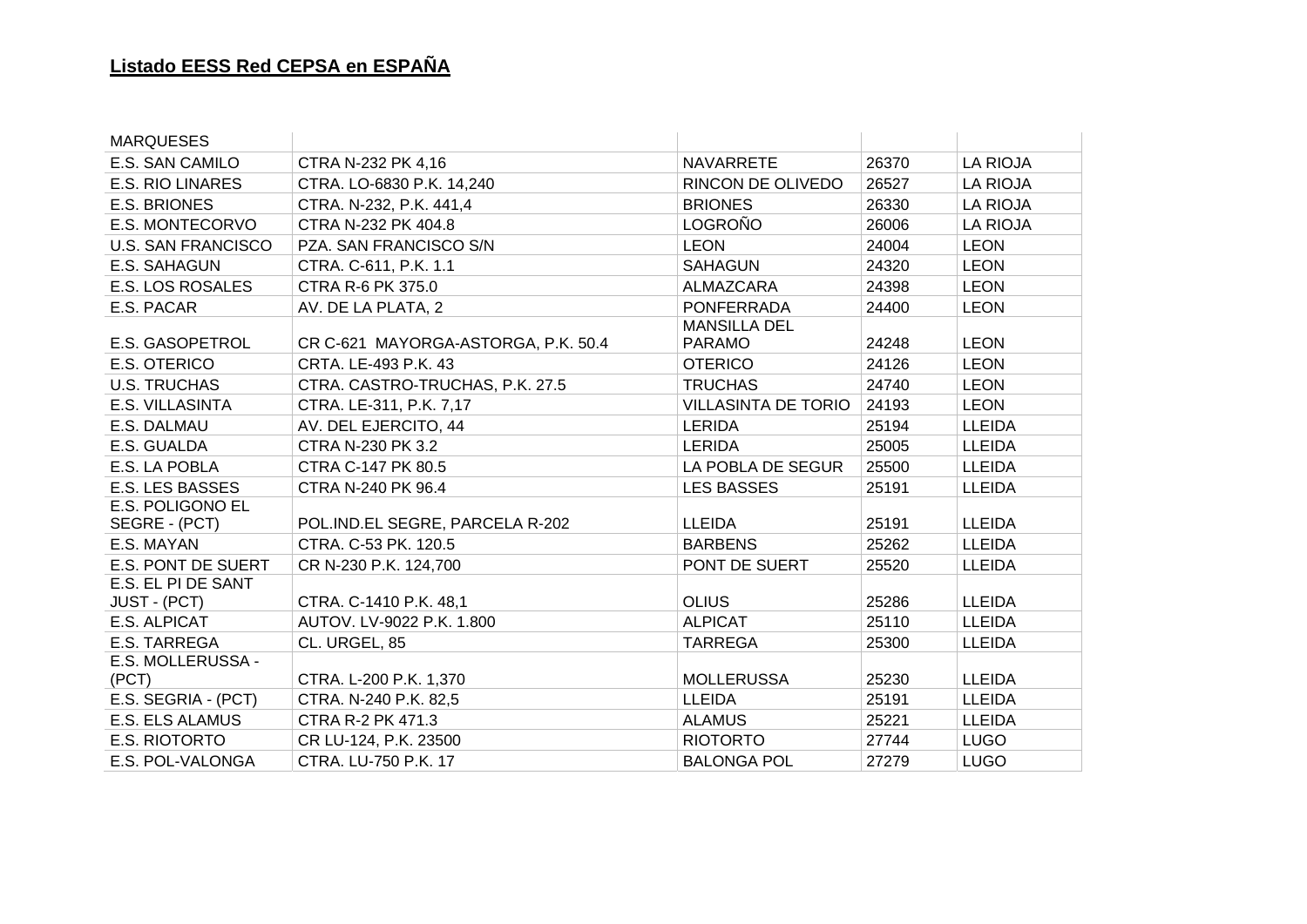| E.S. VILAPEDRE             | CTRA. C-546 P.K. 16,600                   | VILLAPEDRE-SARRIA        | 27614 | <b>LUGO</b>   |
|----------------------------|-------------------------------------------|--------------------------|-------|---------------|
| E.S. GASOLEOS              |                                           |                          |       |               |
| <b>GUITIRIZ</b>            | CTRA. LU-170 P.K. 8,900                   | <b>BURIZ</b>             | 27306 | <b>LUGO</b>   |
| E.S. VALLIBRIA             | CR N-634, P.K. 612,800                    | MARTIÑAN-VILLALBA        | 27843 | <b>LUGO</b>   |
| E.S. LAGAS DA MEIRA        | CTRA. NAC. 640, P.K. 59,8                 | <b>PASTORIZA</b>         | 27240 | <b>LUGO</b>   |
| E.S. VENTAS                | CL ALCALA, 284                            | <b>MADRID</b>            | 28027 | <b>MADRID</b> |
| E.S. LOS ANGELES-          |                                           |                          |       |               |
| <b>GETAFE</b>              | AUTOV A-4 PK 14.3                         | <b>GETAFE</b>            | 28906 | <b>MADRID</b> |
| <b>U.S. POSTE PASEO</b>    |                                           |                          |       |               |
| <b>MORET</b>               | PS MORET FRENTE AL NUM. 7 Y 9             | <b>MADRID</b>            | 28008 | <b>MADRID</b> |
| <b>U.S. CAVANILLES</b>     | <b>CL CAVANILLES, 58</b>                  | <b>MADRID</b>            | 28007 | <b>MADRID</b> |
| <b>U.S. POSTE ALCALA</b>   | CL ALCALA, 415                            | <b>MADRID</b>            | 28027 | <b>MADRID</b> |
| E.S. TORREJON DE LA        |                                           | <b>TORREJON DE LA</b>    |       |               |
| CALZADA                    | CL REAL, 1                                | <b>CALZADA</b>           | 28991 | <b>MADRID</b> |
| <b>E.S. SOMOSIERRA</b>     | CTRA.R-1, PK 92,500                       | <b>SOMOSIERRA</b>        | 28756 | <b>MADRID</b> |
| E.S. AVDA. DAROCA          | AVD. DE DAROCA PK 0,400                   | <b>MADRID</b>            | 28017 | <b>MADRID</b> |
| E.S. CIEMPOZUELOS          | CTRA. C-404 P.K. 39.8                     | <b>CIEMPOZUELOS</b>      | 28350 | <b>MADRID</b> |
| <b>U.S. POSTE MORALEJA</b> | PS ALCOBENDAS, 10 (URB. MORALEJA)         | <b>ALCOBENDAS</b>        | 28109 | <b>MADRID</b> |
| <b>E.S. SAN MATIAS</b>     | PASEO DEL MAR CASPIO S/N                  | <b>MADRID</b>            | 28033 | <b>MADRID</b> |
| E.S. SAN ISIDRO            | CTRA.R-2, P.K. 30,600                     | <b>ALCALA DE HENARES</b> | 28805 | <b>MADRID</b> |
| E.S. VILLAREJO DE          |                                           | <b>VILLAREJO DE</b>      |       |               |
| <b>SALVANES II</b>         | CTRA. MADRID-VALENCIA P.K. 50             | <b>SALVANES</b>          | 28590 | <b>MADRID</b> |
| <b>E.S. BRUNETE</b>        | CTRA.C-501, P.K. 17.0                     | <b>BRUNETE</b>           | 28690 | <b>MADRID</b> |
| E.S. NAVALCARNERO          | CTRA.R-5 PK 28,600                        | NAVALCARNERO             | 28600 | <b>MADRID</b> |
| <b>E.S. SANTA MARTA</b>    | CL HERNANDEZ DE TEJADA S/N                | <b>MADRID</b>            | 28027 | <b>MADRID</b> |
| <b>E.S. SERRANO REAL</b>   | CL. CONSTITUCION, 170                     | NAVALCARNERO             | 28600 | <b>MADRID</b> |
| <b>E.S. MIRASIERRA</b>     | AV. CARDENAL HERRERA ORIA, 81             | <b>MADRID</b>            | 28034 | <b>MADRID</b> |
| E.S. VILLAREJO DE          |                                           | <b>VILLAREJO DE</b>      |       |               |
| <b>SALVANES I</b>          | CTRA. N-III, P.K. 50 (DIREC. VALENCIA) VI | <b>SALVANES</b>          | 28590 | <b>MADRID</b> |
| E.S. VALDEMORO             | AV DE ANDALUCIA, 7                        | VALDEMORO                | 28340 | <b>MADRID</b> |
| <b>E.S. TORREJON DE</b>    |                                           | <b>TORREJON DE</b>       |       |               |
| <b>VELASCO</b>             | CR M-404 P.K. 31                          | <b>VELASCO</b>           | 28990 | <b>MADRID</b> |
| E.S. AREA 43               | CTRA. N VI PK. 43,175                     | <b>SAN LORENZO DEL</b>   | 28200 | <b>MADRID</b> |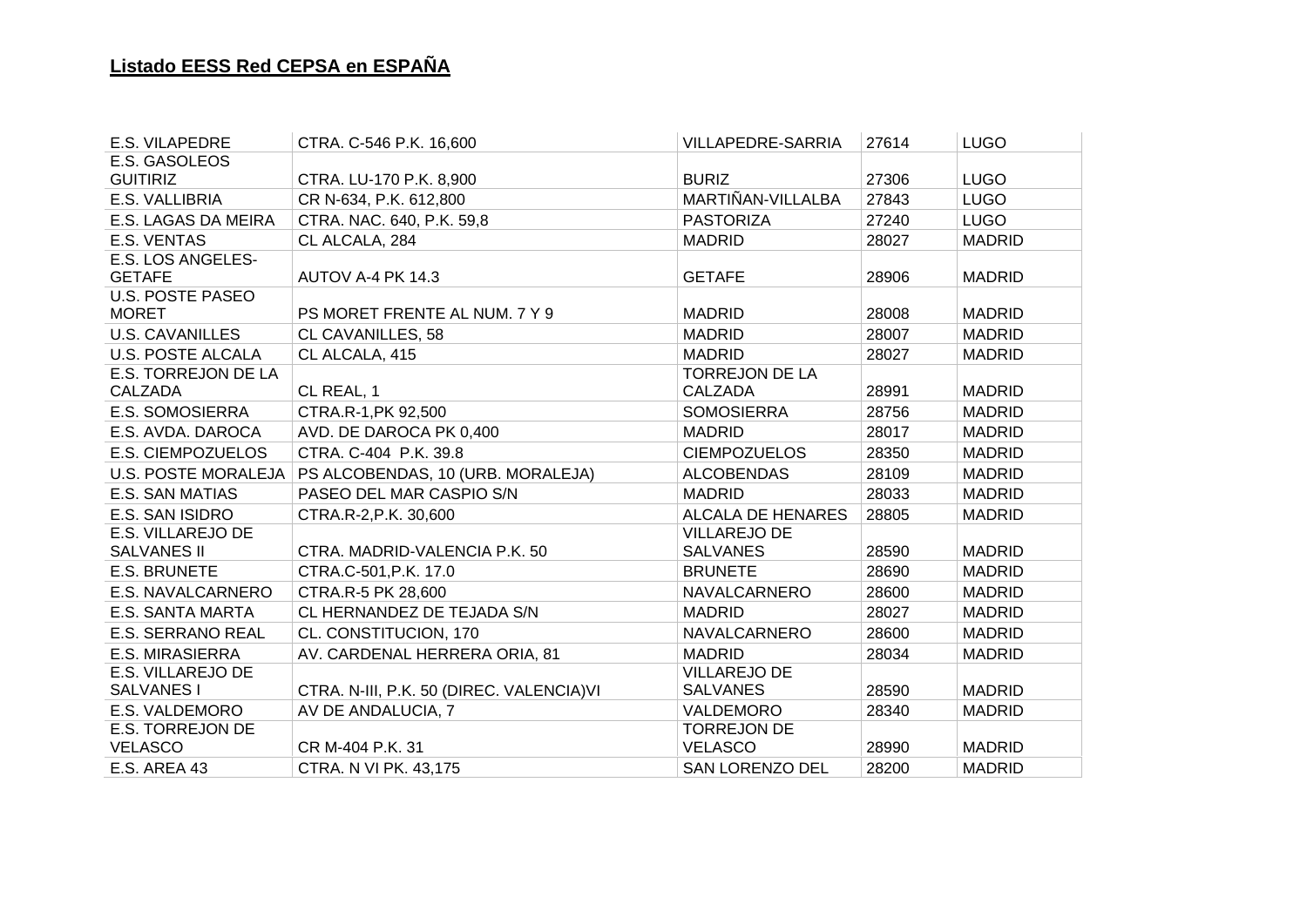|                                             |                                     | <b>ESCORIAL</b>                         |       |               |
|---------------------------------------------|-------------------------------------|-----------------------------------------|-------|---------------|
| E.S. PINTO                                  | CR PINTO SAN MARTIN P.K. 4,150      | <b>PINTO</b>                            | 28320 | <b>MADRID</b> |
| <b>E.S. HUMANES II</b>                      | CTRA. M-405, P.K. 5,6               | <b>HUMANES</b>                          | 28960 | <b>MADRID</b> |
| <b>E.S. HUMANES</b>                         | CTRA. M-405, P.K. 5,6               | <b>HUMANES</b>                          | 28960 | <b>MADRID</b> |
| E.S. VILLA DEL PRADO                        | CTRA. NAVALCARNERO-CADALSO PK. 27   | VILLA DEL PRADO                         | 28630 | <b>MADRID</b> |
| <b>E.S. SANTA TECLA</b>                     | CTRA. M-507 P.K. 16.750             | ALDEA DEL FRESNO                        | 28620 | <b>MADRID</b> |
| <b>U.S. POSTE EL</b><br><b>OLIVARILLO</b>   | CTRA. N-340 P.K. 233                | <b>TORREMOLINOS</b>                     | 29620 | <b>MALAGA</b> |
| E.S. S.DE M.DIAZ<br><b>IÑIGUEZ</b>          | ALAMEDA DE ANDALUCIA, 42            | ANTEQUERA                               | 29200 | <b>MALAGA</b> |
| E.S. ALASKA                                 | HEROES DE SOSTOA, 147               | <b>MALAGA</b>                           | 29003 | <b>MALAGA</b> |
| E.S.ASA S.PEDRO DE<br><b>ALCANTARA</b>      | CTRA N-340 PK 170.7                 | SAN PEDRO DE<br><b>ALCANTARA</b>        | 29670 | <b>MALAGA</b> |
| E.S. ASA MARBELLA                           | AV. SEVERO OCHOA, 55                | <b>MARBELLA</b>                         | 29600 | <b>MALAGA</b> |
| U.S. POSTE<br>VILLANUEVA                    | <b>URB ROMAN, 4</b>                 | <b>VILLANUEVA DE</b><br><b>ALGAIDAS</b> | 29310 | <b>MALAGA</b> |
| E.S. SAN CRISTOBAL                          | CTRA C-341 PK 57.4                  | <b>RONDA</b>                            | 29400 | <b>MALAGA</b> |
| E.S. LOS LLANOS                             | CTRA N-340 PK 158.9                 | <b>ESTEPONA</b>                         | 29680 | <b>MALAGA</b> |
| <b>E.S. LOS REMEDIOS</b>                    | AVD. ANDALUCIA, 55                  | <b>CARTAMA ESTACION</b>                 | 29580 | <b>MALAGA</b> |
| <b>E.S. SAN FRANCISCO</b>                   | CL MARBELLA, 31                     | <b>RONDA</b>                            | 29400 | <b>MALAGA</b> |
| E.S. CALYPSO                                | CTRA N-340 PK 198.0                 | <b>MIJAS</b>                            | 29650 | <b>MALAGA</b> |
| E.S. GASOLINERA DEL<br><b>MARTILLO</b>      | CR MA-202 P.K. 29,300               | <b>CUEVAS DE SAN</b><br><b>MARCOS</b>   | 29210 | <b>MALAGA</b> |
| E.S. SANTA AMALIA                           | CTRA. CARTAMA-CHURRIANA, P.K. 4.700 | <b>ALHAURIN DE LA</b><br><b>TORRE</b>   | 29130 | <b>MALAGA</b> |
| <b>E.S. CARBURANTES</b><br><b>ALGARROBO</b> | AV KARAT S/N                        | <b>ALGARROBO</b>                        | 29750 | <b>MALAGA</b> |
| <b>E.S. EL HIGUERON</b>                     | CTRA. A-387 PK. 15,6                | <b>FUENGIROLA</b>                       | 29640 | <b>MALAGA</b> |
| E.S. SAN ISIDRO                             | CTRA. A-352 P.K. 3,60               | EL TRAPICHE (VELEZ-<br>MALAGA)          | 29719 | <b>MALAGA</b> |
| E.S. ALAMEDA-<br><b>BARRIGUILLA</b>         | CL PROSPER MERIMEE, 21              | <b>MALAGA</b>                           | 29007 | <b>MALAGA</b> |
| E.S. EL TAJO                                | CL SEVILLA, 133                     | <b>RONDA</b>                            | 29400 | <b>MALAGA</b> |
| E.S. MOLINA                                 | CTRA N-301 PK 382.0                 | MOLINA DE SEGURA                        | 30500 | <b>MURCIA</b> |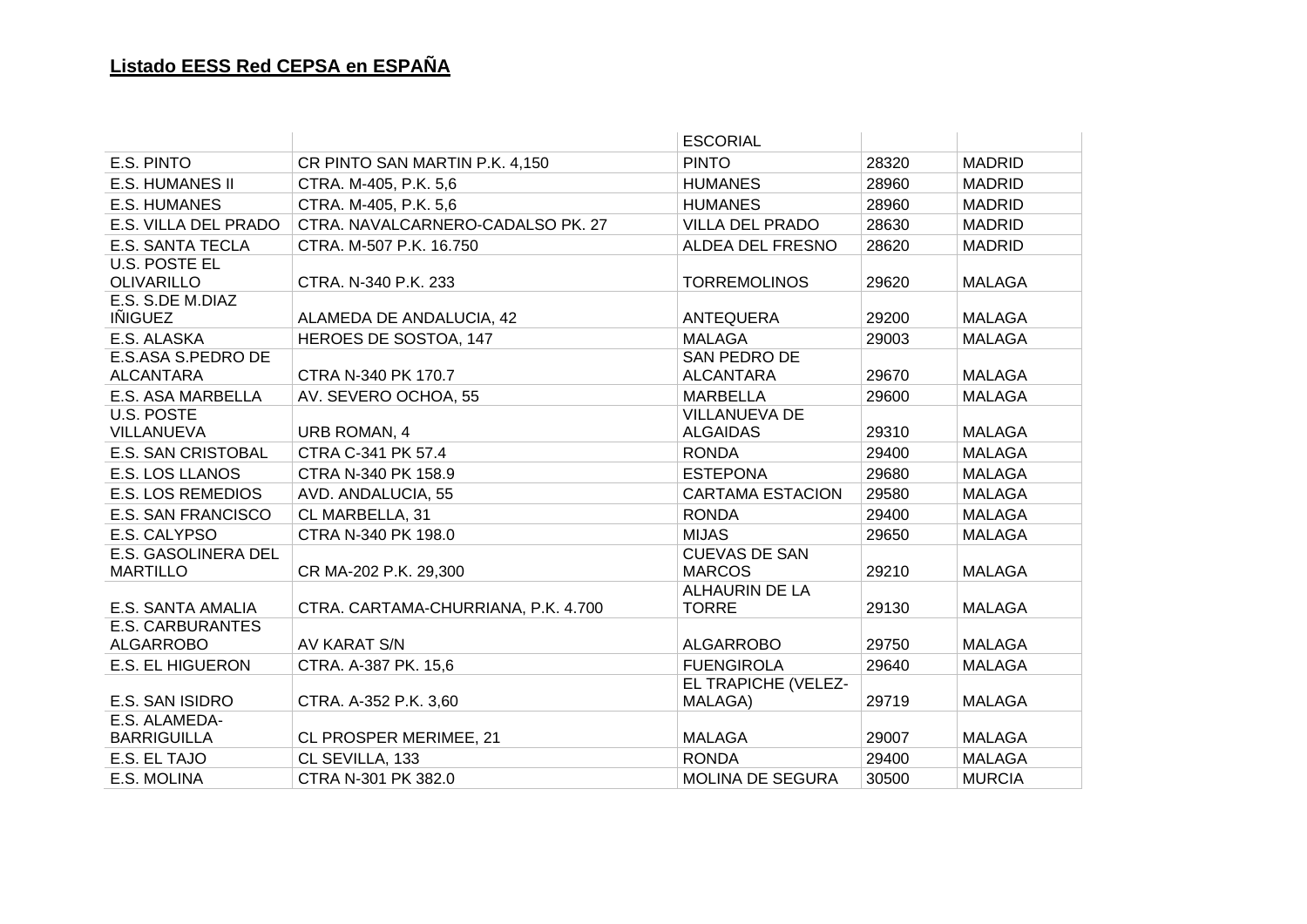|                          |                                 | <b>CARAVACA DE LA</b>   |       |               |
|--------------------------|---------------------------------|-------------------------|-------|---------------|
| E.S. RIO DE JANEIRO      | CR C-415 P.K 63.5               | <b>CRUZ</b>             | 30400 | <b>MURCIA</b> |
| E.S. EL ALGAR-GAS        |                                 |                         |       |               |
| <b>MENOR</b>             | CTRA N-332 PK 18.0              | EL ALGAR                | 30366 | <b>MURCIA</b> |
| E.S. SAN JAVIER          | CTRA N-332 PK 22.0              | <b>SAN JAVIER</b>       | 30730 | <b>MURCIA</b> |
| <b>E.S. ALCANTARILLA</b> | CTRA N-340 PK 650.1             | SALMONERA LA SECA       | 30835 | <b>MURCIA</b> |
|                          |                                 | LA PALMA-               |       |               |
| E.S. LA PALMA-ANIG       | CTRA MU-311 PK 25.2             | CARTAGENA               | 30593 | <b>MURCIA</b> |
| E.S. SUCINA              | CTRA. MU-301 P.K. 28.7          | <b>SUCINA</b>           | 30590 | <b>MURCIA</b> |
| E.S. AGUILAS             | CTRA C-3211 PK 94.6             | <b>AGUILAS</b>          | 30880 | <b>MURCIA</b> |
|                          |                                 | <b>LAS TORRES DE</b>    |       |               |
| <b>E.S. LAS TORRES</b>   | <b>CTRA MU-344 PK 9.6</b>       | <b>COTILLAS</b>         | 30565 | <b>MURCIA</b> |
| E.S. TANAGAS             | CTRA. N-340 P.K. 615.7          | <b>TOTANA</b>           | 30850 | <b>MURCIA</b> |
| E.S. ULEA                | CTRA N-301 PK 362.0             | <b>ULEA</b>             | 30612 | <b>MURCIA</b> |
| E.S. SANTA ANA           | CTRA C-3319 PK 4.6              | <b>BAÑOS Y MENDIGO</b>  | 30155 | <b>MURCIA</b> |
| E.S. LA DIOSA            | CTRA. B-18 PK 3,400             | LA COPA DE BULLAS       | 30189 | <b>MURCIA</b> |
|                          |                                 | HOYA CAMPO-             |       |               |
| E.S. ABARAN              | CTRA N-344 P.K. 37              | ABARAN                  | 30559 | <b>MURCIA</b> |
| <b>E.S. EL ROMERAL</b>   | CTRA. FORTUNA PK 6,5            | <b>MOLINA DE SEGURA</b> | 30500 | <b>MURCIA</b> |
| E.S. FORTUNA             | CTRA. C-3223 P.K. 9,600         | <b>FORTUNA</b>          | 30620 | <b>MURCIA</b> |
| E.S. EL ROLLO            | PLAZA INGENIERO DE LA CIERVA, 3 | <b>MURCIA</b>           | 30002 | <b>MURCIA</b> |
| E.S. S.PEDRO DE          |                                 | <b>SAN PEDRO DEL</b>    |       |               |
| PINATAR II               | AV. DOCTOR ARTERO GUIRAO, 219   | <b>PINATAR</b>          | 30740 | <b>MURCIA</b> |
| <b>E.S. EL SABINAR</b>   | CR CABO DE PALOS, P.K. 7.2      | LOS BELONES             | 30385 | <b>MURCIA</b> |
| E.S. EL JIMENADO         | CR F-14 P.K. 6,500              | <b>TORREPACHECO</b>     | 30708 | <b>MURCIA</b> |
| E.S. CABEZO DE           |                                 |                         |       |               |
| <b>TORRES</b>            | CTRA. A-4 P.K. 4,460            | <b>CABEZO DE TORRES</b> | 30110 | <b>MURCIA</b> |
| E.S. TANAGAS II          | CR N-340 P.K. 590,800           | <b>LORCA</b>            | 30800 | <b>MURCIA</b> |
| <b>E.S. LA FUENSANTA</b> | AV PRIMERO DE MAYO, S/N         | <b>MURCIA</b>           | 30008 | <b>MURCIA</b> |
| <b>E.S. ALFA MURCIA</b>  | CR N-301 P.K. 413,9             | <b>BA\OS Y MENDIGOS</b> | 30155 | <b>MURCIA</b> |
| E.S. SAN GINES           | CR MU-611 P.K. 3                | <b>SAN GINES</b>        | 30169 | <b>MURCIA</b> |
| E.S. LA PURISIMA         | CTRA. C-3223 P.K. 16,100        | <b>FORTUNA</b>          | 30620 | <b>MURCIA</b> |
| E.S. GEMINA              | CTRA N-344 PK 69.1              | <b>JUMILLA</b>          | 30520 | <b>MURCIA</b> |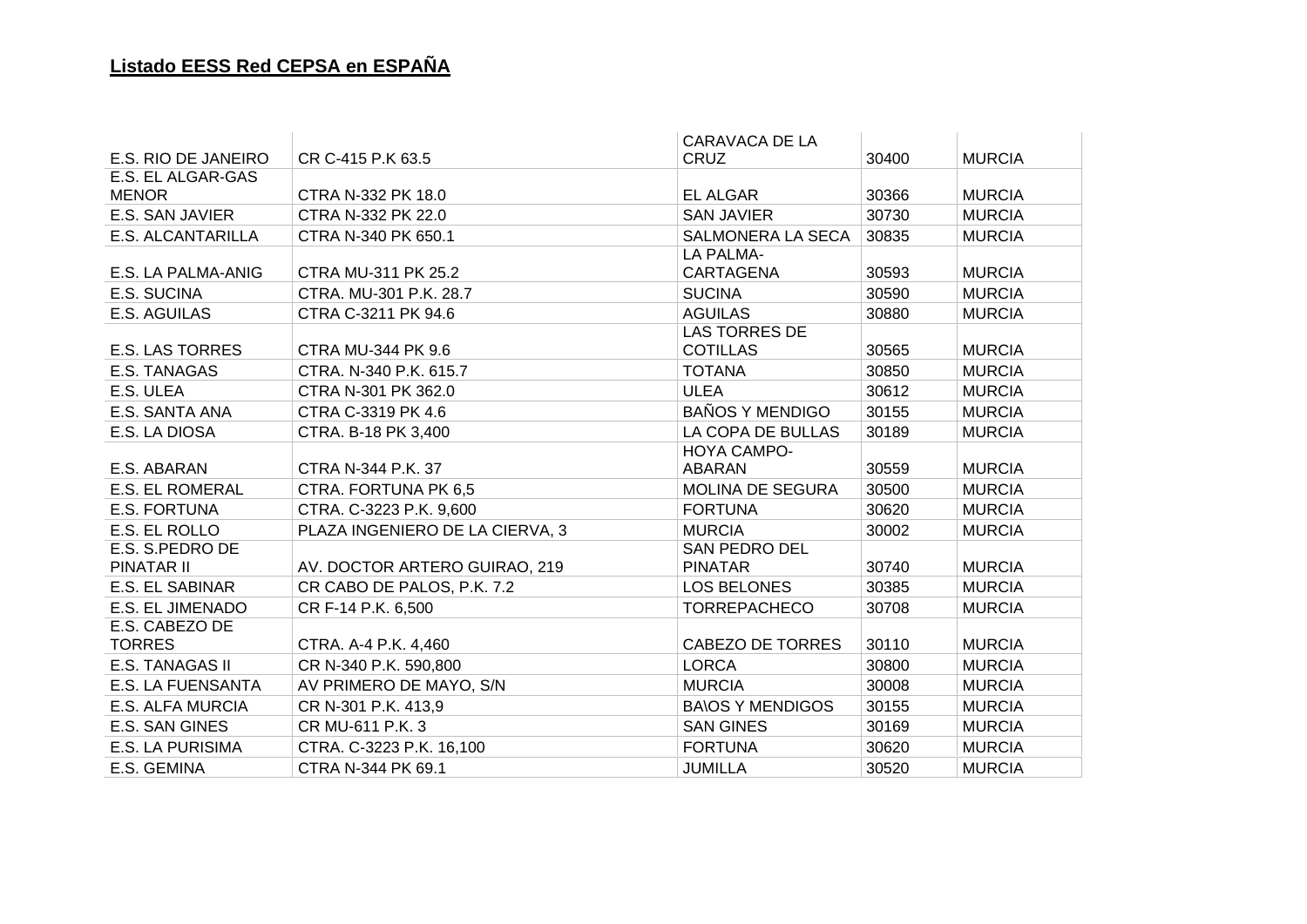|                           |                           | CARAVACA DE LA        |       |                |
|---------------------------|---------------------------|-----------------------|-------|----------------|
| E.S. VERACRUZ             | CR C-330 P.K. 65.3        | <b>CRUZ</b>           | 30400 | <b>MURCIA</b>  |
| E.S. AVENIDA              |                           |                       |       |                |
| <b>GUIPUZCOA</b>          | AV. GUIPUZCOA, 1          | <b>PAMPLONA</b>       | 31012 | <b>NAVARRA</b> |
| <b>U.S. POSTE ESTELLA</b> | AVD. CARLOS VII, 4        | <b>ESTELLA</b>        | 31200 | <b>NAVARRA</b> |
| <b>U.S. POSTE BAJA</b>    |                           |                       |       |                |
| <b>NAVARRA</b>            | AVD. BAJA NAVARRA S/N     | <b>PAMPLONA</b>       | 31006 | <b>NAVARRA</b> |
| E.S. ORICAIN              | CTRA. N-121, P.K. 7       | <b>ORICAIN</b>        | 31194 | <b>NAVARRA</b> |
| E.S. PERALTA              | CR N-115 PK 18.0          | <b>PERALTA</b>        | 31350 | <b>NAVARRA</b> |
| E.S. DANTXARINEA II       | CTRA. N-121 PK. 79.9      | <b>URDAX</b>          | 31711 | <b>NAVARRA</b> |
| E.S. NOAIN                | CTRA N-240 PK 7.0         | <b>NOAIN</b>          | 31110 | <b>NAVARRA</b> |
| E.S. LODOSA-SAN           |                           |                       |       |                |
| <b>JOSE</b>               | CTRA C-123 PK 0.7         | <b>LODOSA</b>         | 31580 | <b>NAVARRA</b> |
| <b>E.S. SERTELGAS</b>     | CTRA. N-161, P.K. 4,2     | <b>CORELLA</b>        | 31591 | <b>NAVARRA</b> |
| E.S. BUÑUEL               | CTRA. N-232, P.K. 110,7   | <b>BUÑUEL</b>         | 31540 | <b>NAVARRA</b> |
| E.S. ZIZUR                | AUTOVIA A-12 PK. 7.3      | <b>GASOLAZ</b>        | 31190 | <b>NAVARRA</b> |
| E.S. LANZ                 | CTRA. N-121-A, P.K. 23,65 | <b>LANZ</b>           | 31798 | <b>NAVARRA</b> |
| <b>E.S. ESPINAL</b>       | CTRA. N-135, P.K. 42,35   | <b>ESPINAL</b>        | 31694 | <b>NAVARRA</b> |
| E.S. BARAÑAIN             | AVDA. CENTRAL, 2          | <b>BARAÑAIN</b>       | 31010 | <b>NAVARRA</b> |
| E.S. PITEIRA CIBEIRA      | CR N-541, P.K. 27.6       | <b>CARBALLI\O</b>     | 32500 | <b>ORENSE</b>  |
| E.S.SALUSTIANO GLEZ.      |                           | EL BARCO DE           |       |                |
| <b>SUAREZ</b>             | CL MANUEL QUIROGA, 50     | <b>VALDEORRAS</b>     | 32300 | <b>ORENSE</b>  |
| E.S. ATENEO               | CTRA. N-525, P.K. 267,5   | PIÑOR DE CEA          | 32930 | <b>ORENSE</b>  |
| E.S. SALUSTIANO           |                           | SOBRADELO DE          |       |                |
| <b>GONZALEZ SUAREZ</b>    | CTRA. N-536 P.K. 42,7     | <b>VALDEORRAS</b>     | 32300 | <b>ORENSE</b>  |
| E.S. DACON-MASIDE         | CTRA. N-541 P.K. 24,7     | <b>MASIDE</b>         | 32570 | <b>ORENSE</b>  |
| E.S. MELON                | CR N-120 P.K. 604,5       | <b>QUINES MELON</b>   | 32411 | <b>ORENSE</b>  |
|                           |                           | <b>VILLAMARTIN DE</b> |       |                |
| <b>E.S. VILLAMARTIN</b>   | CTRA. N-120 P.K. 4,6      | VALDEORRAS            | 32340 | <b>ORENSE</b>  |
| E.S. VILLAVIEJA           | CTRA. N-525 P.K. 118,700  | <b>VILLAVIEJA</b>     | 32590 | <b>ORENSE</b>  |
| E.S. TABOADELA            | CTRA N-525 PK 226         | <b>TABOADELA</b>      | 32691 | <b>ORENSE</b>  |
| E.S. XINZO DE LIMIA       | CR N-525 P.K. 197,200     | XINZO DE LIMIA        | 32630 | <b>ORENSE</b>  |
| E.S. GUSTEY               | CTRA. N-525 P.K. 246.3    | <b>GUSTEY</b>         | 32100 | <b>ORENSE</b>  |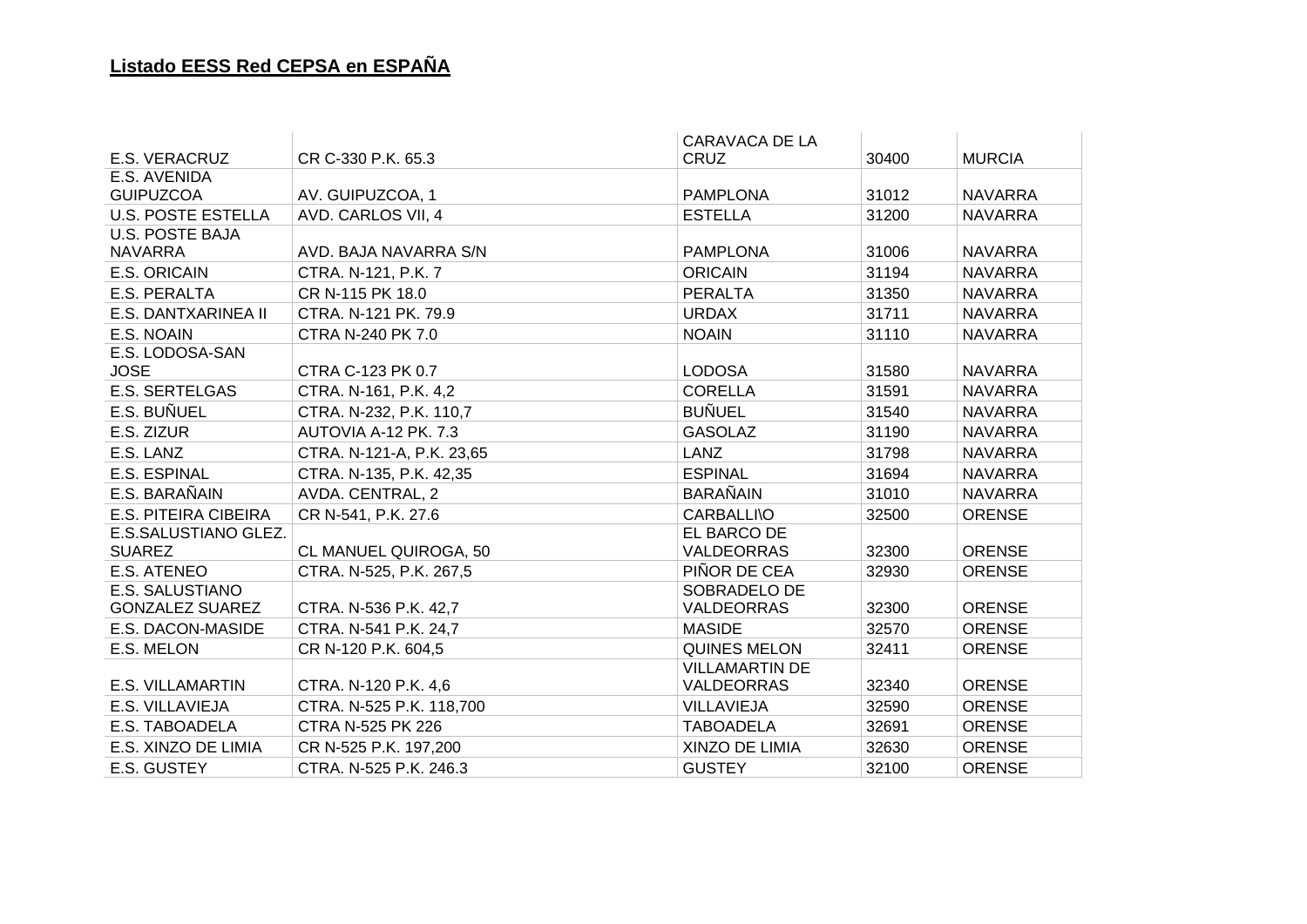| <b>E.S. TORQUEMADA</b>     | CR N-620 P.K. 61                        | <b>TORQUEMADA</b>        | 34230 | <b>PALENCIA</b>   |
|----------------------------|-----------------------------------------|--------------------------|-------|-------------------|
| E.S. VILLODRIGO            | CR N-620 KM. 43                         | <b>VILLODRIGO</b>        | 34260 | <b>PALENCIA</b>   |
|                            |                                         | <b>SALVATIERRA DEL</b>   |       |                   |
| <b>U.S. PARDO PAZOS</b>    | CTRA. DE LA HORCA, 16                   | <b>MI\O</b>              | 36450 | <b>PONTEVEDRA</b> |
| E.S. RAXO                  | CTRA. C-550 (PONTEVEDRA-O'GROVE), PK 10 | <b>POIO</b>              | 36994 | <b>PONTEVEDRA</b> |
|                            |                                         | <b>CANGAS DE</b>         |       |                   |
| E.S. CANGAS                | CTRA. PO-320 P.K. 23,200                | <b>MORRAZO</b>           | 36940 | <b>PONTEVEDRA</b> |
|                            |                                         | <b>VILLAGARCIA DE</b>    |       |                   |
| <b>E.S. VILLAGARCIA</b>    | AV PONTEVEDRA, 47                       | <b>AROSA</b>             | 36600 | <b>PONTEVEDRA</b> |
| E.S. LA PEDRESINA II       | CTRA. N-620 P.K. 351,500                | FUENTES DE OÑORO         | 37480 | <b>SALAMANCA</b>  |
|                            |                                         | LA FUENTE DE SAN         |       |                   |
| E.S. CAMPO CHARRO          | CTRA. N-620 P.K. 284,20                 | <b>ESTEBAN</b>           | 37207 | <b>SALAMANCA</b>  |
| <b>E.S. ESTACIONES</b>     |                                         |                          |       |                   |
| <b>SALMATINAS</b>          | CALZADA DE MEDINA, 81                   | <b>SALAMANCA</b>         | 37004 | <b>SALAMANCA</b>  |
| E.S. LA PISTA              | AV. JUAN CARLOS I, 19                   | <b>SEGOVIA</b>           | 40005 | <b>SEGOVIA</b>    |
| E.S. VALDEVILLA            | CTRA N-603 PK 94                        | <b>SEGOVIA</b>           | 40006 | <b>SEGOVIA</b>    |
| <b>U.S. POSTE GLORIETA</b> |                                         |                          |       |                   |
| CID.                       | <b>GLORIETA DEL CID S/N</b>             | <b>SEVILLA</b>           | 41004 | <b>SEVILLA</b>    |
| <b>U.S. POSTE UTRERA</b>   | PZ TRIANILLA S/N                        | <b>UTRERA</b>            | 41710 | <b>SEVILLA</b>    |
| <b>E.S. DON QUIJOTE</b>    | CL VILLAMARTIN, 1 (GASOLINERA)          | <b>EL ARAHAL</b>         | 41600 | <b>SEVILLA</b>    |
| <b>U.S. SANLUCAR LA</b>    |                                         |                          |       |                   |
| <b>MAYOR</b>               | CTRA. A-472 PK. 15                      | SANLUCAR LA MAYOR        | 41800 | <b>SEVILLA</b>    |
| <b>U.S. POSTE MORON DE</b> |                                         | <b>MORON DE LA</b>       |       |                   |
| LA FRONTERA                | CTRA. C-339 P.K. 61                     | <b>FRONTERA</b>          | 41530 | <b>SEVILLA</b>    |
| <b>U.S. POSTE PILAS</b>    | PLAZA DE ESPAÑA, S/N                    | <b>PILAS</b>             | 41840 | <b>SEVILLA</b>    |
| <b>U.S. MARQUES DE</b>     |                                         |                          |       |                   |
| <b>PARADAS</b>             | CL MARQUES DE PARADAS S/N               | <b>SEVILLA</b>           | 41001 | <b>SEVILLA</b>    |
| E.S. EL PUNTO              | CTRA. SE-410 KM. 3.0                    | ALCALA DE GUADAIRA       | 41500 | <b>SEVILLA</b>    |
| <b>E.S. LAS MARISMAS</b>   | AVD. RAFAEL BECA, 108                   | <b>ISLA MAYOR</b>        | 41140 | <b>SEVILLA</b>    |
| E.S. MONTECARMELO          | CTRA. N-334 KM. 15.4                    | ALCALA DE GUADAIRA 41500 |       | <b>SEVILLA</b>    |
| E.S. NTRA.SRA.DE LOS       |                                         |                          |       |                   |
| <b>REMEDIOS</b>            | CTRA. A-8006 PK. 22.200                 | LA RINCONADA             | 41309 | <b>SEVILLA</b>    |
| <b>E.S. SAN MIGUEL</b>     | CTRA. A-364 PK 41                       | <b>MARCHENA</b>          | 41620 | <b>SEVILLA</b>    |
| E.S. SAN ARCADIO           | CTRA. SE-430 P.K. 34.1                  | <b>OSUNA</b>             | 41640 | <b>SEVILLA</b>    |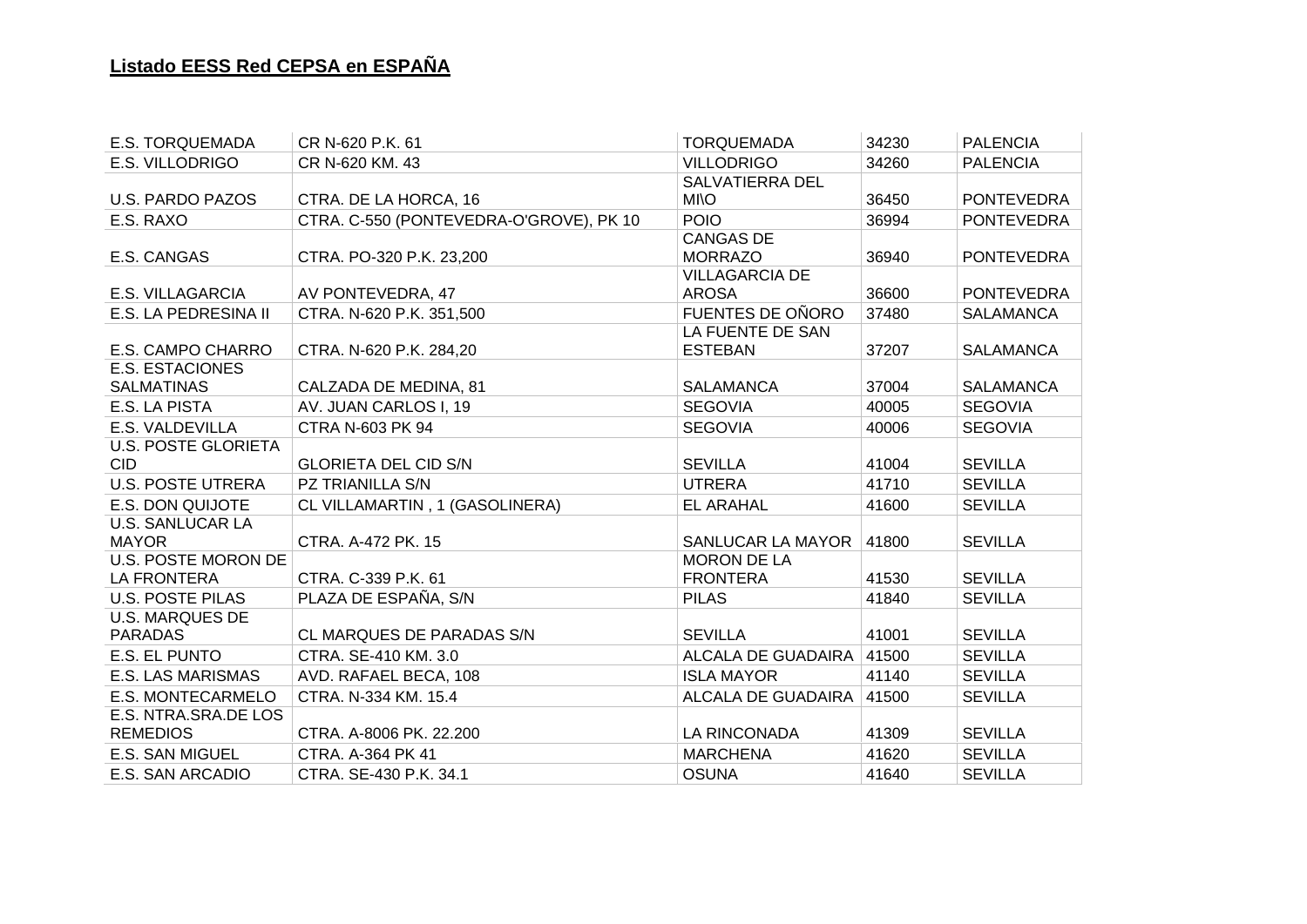| <b>E.S. AEROPUERTO</b>   | CTRA. R-4, P.K. 534.8             | <b>SEVILLA</b>          | 41007 | <b>SEVILLA</b>   |
|--------------------------|-----------------------------------|-------------------------|-------|------------------|
| U.S. POSTE               |                                   | <b>VILLAMANRIQUE DE</b> |       |                  |
| VILLAMANRIQUE            | PLAZA DE ESPA\A, 1                | LA CONDESA              | 41850 | <b>SEVILLA</b>   |
| E.S. LA RETAMA           | CTRA.SE-415 P.K. 0,7              | ALCALA DE GUADAIRA      | 41500 | <b>SEVILLA</b>   |
| E.S. UTRERA              | CTRA. A-362, KM. 7 (APARTADO 113) | <b>UTRERA</b>           | 41710 | <b>SEVILLA</b>   |
| E.S. ALCALA DE           |                                   |                         |       |                  |
| <b>GUADAIRA</b>          | CTRA. N-432 KM.166,7              | ALCALA DE GUADAIRA      | 41500 | <b>SEVILLA</b>   |
| <b>E.S. LOS HILILLOS</b> | CTRA. SE-752, P.K. 0.3            | <b>BADOLATOSA</b>       | 41570 | <b>SEVILLA</b>   |
| E.S. DOS HERMANAS        | CR A-4 PK 552.4                   | <b>DOS HERMANAS</b>     | 41700 | <b>SEVILLA</b>   |
| <b>E.S. LOS MOLARES</b>  | CTRA. SE-424 P.K. 4,400           | <b>SEVILLA</b>          | 41750 | <b>SEVILLA</b>   |
| E.S. STORE-2             | PG STORE (INTERSECCION SE-30)     | <b>SEVILLA</b>          | 41008 | <b>SEVILLA</b>   |
| <b>E.S. VIRGEN DEL</b>   |                                   |                         |       |                  |
| <b>ROSARIO</b>           | CR A-364 ECIJA-JEREZ 45,8         | <b>MARCHENA</b>         | 41620 | <b>SEVILLA</b>   |
| E.S. LUSAN               |                                   |                         |       |                  |
| <b>CARBURANTES</b>       | CR CAMAS-ALBAIDA P.K. 6,520       | <b>SALTERAS</b>         | 41909 | <b>SEVILLA</b>   |
| E.S. LA PURISIMA         |                                   |                         |       |                  |
| <b>CONCEPCION</b>        | CTRA. C-431 P.K. 132,500          | <b>LA ALGABA</b>        | 41980 | <b>SEVILLA</b>   |
|                          |                                   | LAS CABEZAS DE SAN      |       |                  |
| E.S. LA TERRAZA          | <b>BLAS INFANTES, 37</b>          | <b>JUAN</b>             | 41730 | <b>SEVILLA</b>   |
|                          |                                   | LAS CABEZAS DE SAN      |       |                  |
| E.S. CECALMA             | C/FEDERICO GARCIA LORCA, 51       | <b>JUAN</b>             | 41730 | <b>SEVILLA</b>   |
| E.S. CICA                | CL EDUARDO SAAVEDRA S/N.          | <b>SORIA</b>            | 42004 | <b>SORIA</b>     |
| E.S. MARI CRUZ           | CTRA SO-850 PK 24.0               | <b>COVALEDA</b>         | 42157 | <b>SORIA</b>     |
| <b>E.S. SAN ANDRES</b>   | CL EDUARDO SAAVEDRA S/N.          | <b>SORIA</b>            | 42004 | <b>SORIA</b>     |
|                          |                                   | ALDEHUELA DE            |       |                  |
| E.S. VENTA NUEVA I       | CTRA N-122 PK 192.0               | CATALA\AZOR             | 42193 | <b>SORIA</b>     |
| E.S. ARCOS DE JALON      | <b>CTRA R-2 PK 170.0</b>          | ARCOS DEL JALON         | 42250 | <b>SORIA</b>     |
| E.S. LAS CASAS           | CTRA N-111 PK 230.1               | <b>SORIA</b>            | 42001 | <b>SORIA</b>     |
| E.S. EL CABALLO          |                                   |                         |       |                  |
| <b>BLANCO</b>            | AV VALLADOLID S/N                 | <b>SORIA</b>            | 42004 | <b>SORIA</b>     |
| E.S. CAMI DE MAR         | PS DE LA UNION S/N                | <b>CALAFELL</b>         | 43820 | <b>TARRAGONA</b> |
| <b>U.S. POSTE VIA</b>    |                                   |                         |       |                  |
| <b>AUGUSTA</b>           | <b>CL VIA AUGUSTA, 5</b>          | <b>TARRAGONA</b>        | 43003 | <b>TARRAGONA</b> |
| E.S. ROSA DEL MAR        | CTRA. CV-3025 P.K. 0,425          | L'AMETLLA DE MAR        | 43860 | <b>TARRAGONA</b> |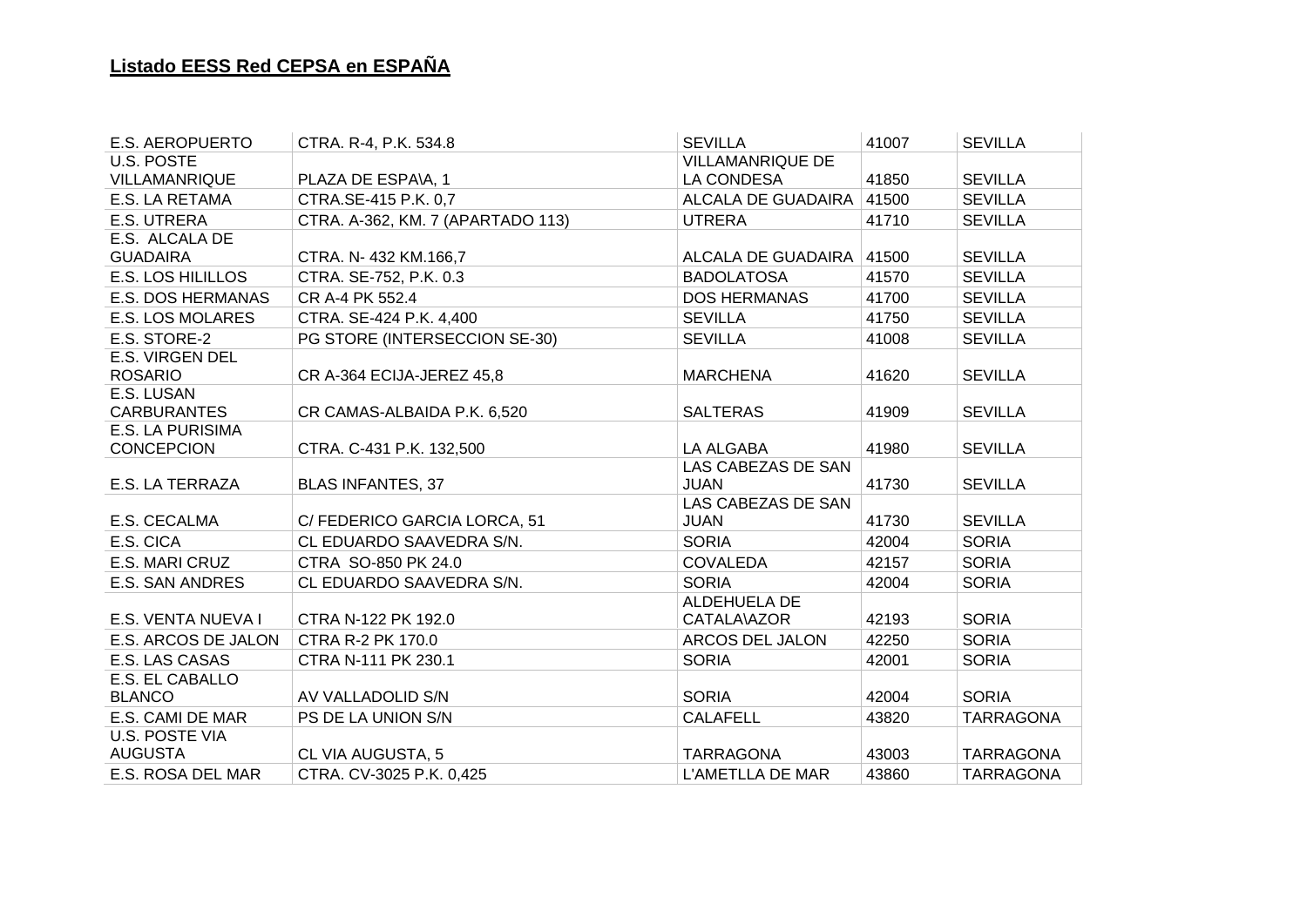| E.S. TORREDEMBARRA CTRA N-340 PK 1177.0 |                                           | <b>TORREDEMBARRA</b> | 43830 | <b>TARRAGONA</b>               |
|-----------------------------------------|-------------------------------------------|----------------------|-------|--------------------------------|
| E.S. REUS                               | AUTOV. C-240 PK 8.1                       | <b>REUS</b>          | 43205 | <b>TARRAGONA</b>               |
| E.S. ELF-VILAVERD                       | CTRA. C-240, P.K. 32,100                  | <b>VILAVERD</b>      | 43490 | <b>TARRAGONA</b>               |
| E.S. TORTOSA                            | CR N-237 P.K. 8                           | <b>CAMPREDO</b>      | 43897 | <b>TARRAGONA</b>               |
| E.S. AMPOSTA                            | CR T-3440 P.K. 2 POL. LES TOSSES, PARC.1. | <b>AMPOSTA</b>       | 43870 | <b>TARRAGONA</b>               |
| E.S. L'ALDEA                            | MAYOR, 120-135 ESQUINA A MONTURIOL        | L'ALDEA              | 43896 | <b>TARRAGONA</b>               |
| E.S. L'ARBOC - (PCT)                    | CTRA. N-340 P.K. 1202                     | L'ARBOC              | 43710 | <b>TARRAGONA</b>               |
| <b>E.S. REMOLINS</b>                    | AV FELIPE PEDRELL, 168                    | <b>TORTOSA</b>       | 43500 | <b>TARRAGONA</b>               |
| E.S. AMPOSTA                            | CTRA. N-340 P.K. 1078                     | <b>AMPOSTA</b>       | 43870 | <b>TARRAGONA</b>               |
| E.S. SELVA DEL CAMP                     | CR C-240 PK 15.8                          | LA SELVA DEL CAMP    | 43470 | <b>TARRAGONA</b>               |
| E.S. LORRY-ALCOVER                      | CTRA. REUS-MONTBLANC KM. 11.8             | <b>ALCOVER</b>       | 43460 | <b>TARRAGONA</b>               |
| E.S. JAIME I                            | CTRA. N-340 P.K. 1168.0                   | <b>TARRAGONA</b>     | 43007 | <b>TARRAGONA</b>               |
| E.S. GIL                                | AVD. CORTES DE ARAGON, 85                 | <b>VALDERROBRES</b>  | 44580 | <b>TERUEL</b>                  |
| E.S. ALBARRACIN                         | CTRA. TE-901 P.K. 28 TERUEL-ALBARRACIN    | <b>ALBARRACIN</b>    | 44100 | <b>TERUEL</b>                  |
| E.S. EL CAMPOFRIO                       | CTRA. N-234 P.K. 141                      | <b>CELLA</b>         | 44370 | <b>TERUEL</b>                  |
| <b>E.S. TRALLERO</b>                    | CTRA. N-211, P.K. 227.4                   | <b>CALANDA</b>       | 44570 | <b>TERUEL</b>                  |
| E.S. ACEBAL I                           | CTRA C-400 PK 61.3                        | <b>CONSUEGRA</b>     | 45700 | <b>TOLEDO</b>                  |
| E.S. MADRIDEJOS                         | CTRA. R-4, P.K. 119.0                     | <b>MADRIDEJOS</b>    | 45710 | <b>TOLEDO</b>                  |
| <b>E.S. CARBURANTES</b>                 |                                           |                      |       |                                |
| AÑOVER                                  | CTRA. TO-413 P.K. 23,500                  | AÑOVER DE TAJO       | 45270 | <b>TOLEDO</b>                  |
| E.S. LOHANA                             | CTRA. N IV P.K. 117,600                   | <b>MADRIDEJOS</b>    | 45710 | <b>TOLEDO</b>                  |
| E.S. ESCALONA                           | CTRA N-403 PK 51,2                        | <b>ESCALONA</b>      | 45910 | <b>TOLEDO</b>                  |
| <b>E.S. EL CRUCE DE</b>                 |                                           | <b>CEDILLO DEL</b>   |       |                                |
| <b>CEDILLO</b>                          | CTRA. CM-4004, P.K. 17                    | <b>CONDADO</b>       | 45214 | <b>TOLEDO</b>                  |
| E.S. NTRA.SRA.DE LA                     |                                           | PUEBLANUEVA          |       |                                |
| <b>PAZ</b>                              | CTRA. TO-742 P.K. 0,100                   |                      | 45690 | <b>TOLEDO</b>                  |
| E.S. PEPINO<br>E.S. VENTA DEL HOYO      | CR CASAVIEJA P.K. 5,300                   | <b>PEPINO</b>        | 45638 | <b>TOLEDO</b><br><b>TOLEDO</b> |
|                                         | CTRA. N-403 P.K. 7,413                    | <b>TOLEDO</b>        | 45211 |                                |
| E.S. LOS PRADOS<br>E.S. VIRGEN DEL      | CTRA.ESCALONA-NOMBELA P.K. 8,200          | <b>NOMBELA</b>       | 45917 | <b>TOLEDO</b>                  |
| <b>SOCORRO</b>                          | CTRA. N-401 P.K. 103,940                  | <b>ORGAZ</b>         | 45450 | <b>TOLEDO</b>                  |
| E.S. SANTA OLALLA                       | CTRA. N-V P.K. 85,100                     | <b>OTERO</b>         | 45543 | <b>TOLEDO</b>                  |
|                                         |                                           |                      |       |                                |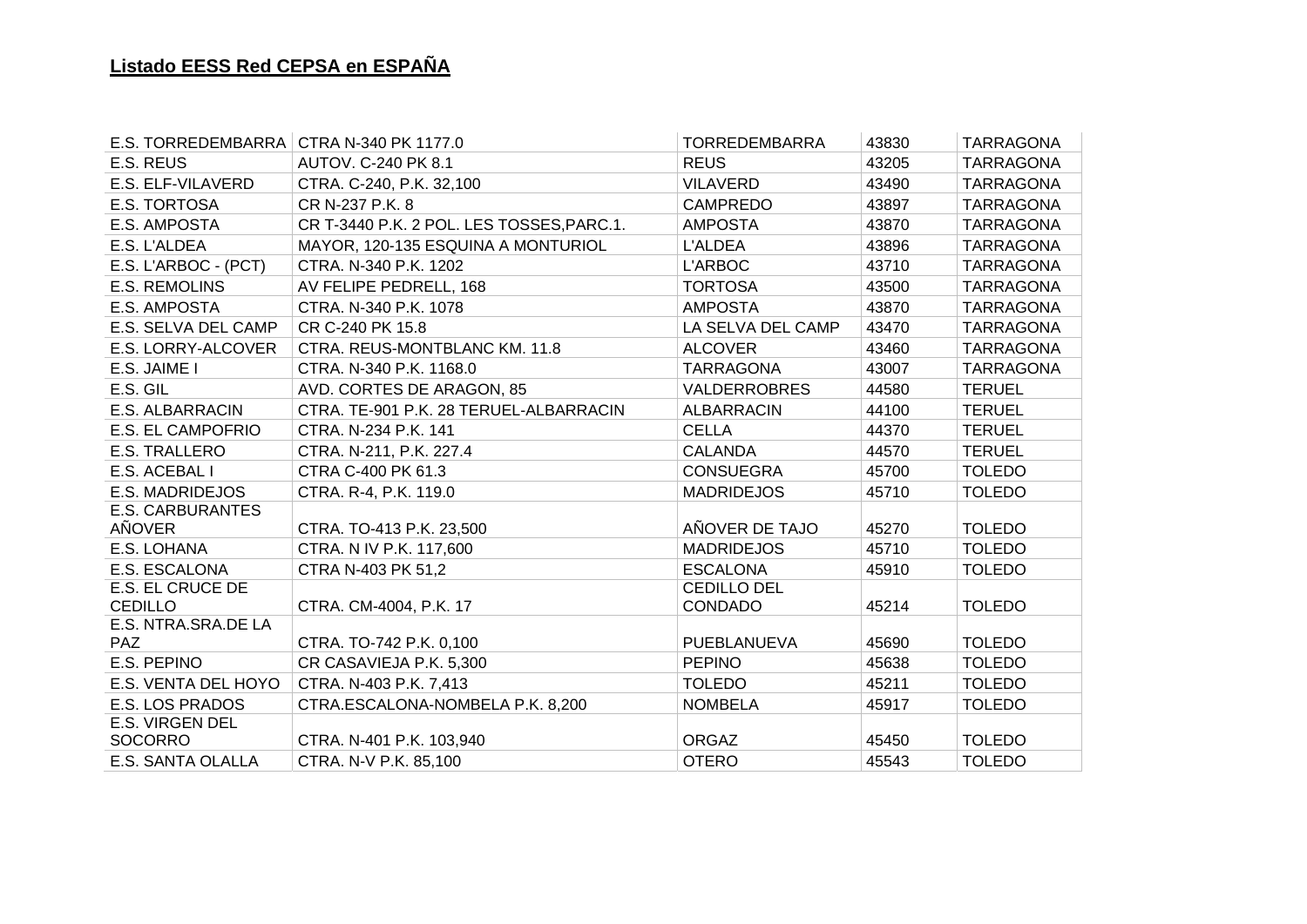| <b>U.S. POSTE TORRES</b>               |                                     |                  |       |                 |
|----------------------------------------|-------------------------------------|------------------|-------|-----------------|
| DE SERRANO                             | PZ TORRES SERRANOS-CONDE S/N        | <b>VALENCIA</b>  | 46003 | <b>VALENCIA</b> |
| <b>E.S. SENDRA SOLBES</b>              | CTRA. N-340 PK 24,800               | <b>SAGUNTO</b>   | 46500 | <b>VALENCIA</b> |
| <b>E.S. CARBURANTES</b>                |                                     |                  |       |                 |
| <b>REQUENA</b>                         | CTRA. N III PK. 275.500             | <b>REQUENA</b>   | 46340 | <b>VALENCIA</b> |
| <b>E.S. HERMANOS</b>                   |                                     |                  |       |                 |
| <b>PALOP</b>                           | CTRA. N-340 P.K. 818                | <b>ALBAIDA</b>   | 46860 | <b>VALENCIA</b> |
| <b>E.S. BENIFERRI</b>                  | AVA. CORTES VALENCIANA, 3           | <b>VALENCIA</b>  | 46015 | <b>VALENCIA</b> |
| E.S. BETERA                            | CTRA. V-6044 PK. 10.40              | <b>BETERA</b>    | 46117 | <b>VALENCIA</b> |
| <b>E.S. CARBURANTES</b>                |                                     |                  |       |                 |
| <b>SETABENSES</b>                      | PZA. ESPAÑA, 1                      | <b>XATIVA</b>    | 46800 | <b>VALENCIA</b> |
| E.S. SUCARSU                           | CTRA. N-332 P.K. 227.0              | <b>SUECA</b>     | 46410 | <b>VALENCIA</b> |
| E.S. MARIA ALIÑO                       |                                     |                  |       |                 |
| <b>MOLL</b>                            | CL PARROCO VILAR S/N                | <b>ALCIRA</b>    | 46600 | <b>VALENCIA</b> |
| E.S. MARIA ALIÑO<br><b>MOLL</b>        | C./ BENITO PEREZ GALDOS, 68         | <b>ALCIRA</b>    | 46600 | <b>VALENCIA</b> |
| <b>E.S. MONTIVER</b>                   | AUTOP, N-340 PK 25.8                | <b>SAGUNTO</b>   | 46500 | <b>VALENCIA</b> |
|                                        |                                     |                  |       |                 |
| <b>E.S. EL RIBASSAL</b>                | CR C-3316 VILLENA-ALCUDIA PK 26,300 | <b>BOCAIRENT</b> | 46880 | <b>VALENCIA</b> |
| E.S. COOP.<br><b>VITIVINICOLA</b>      | CTRA. VV-1022 PK 9,100              | PUEBLA DEL DUC   | 46840 | <b>VALENCIA</b> |
| E.S. ALHARP                            | CR CATADAV-BENIFAYO P.K. 5,800      | <b>ALFARP</b>    | 46197 | <b>VALENCIA</b> |
| E.S. SAGUNTO I                         | AUTOP. A-7 PK 478.0                 | <b>SAGUNTO</b>   | 46500 | <b>VALENCIA</b> |
| <b>E.S. SAGUNTO II</b>                 | AUTOP. A-7 PK 478.0                 | <b>SAGUNTO</b>   | 46500 | <b>VALENCIA</b> |
| E.S. TUEJAR                            | CR C-234 P.K. 73,465                | <b>TUEJAR</b>    | 46177 | <b>VALENCIA</b> |
|                                        |                                     |                  |       |                 |
| E.S. ALGIMA<br><b>E.S. CARBURANTES</b> | CTRA. CV-40. P.K.6.9                | <b>CANALS</b>    | 46650 | <b>VALENCIA</b> |
| <b>CHIVA</b>                           | CL. RAMON Y CAJAL, 53               | <b>CHIVA</b>     | 46370 | <b>VALENCIA</b> |
| E.S. ALBORAYA                          | CTRA. VV-7002 PK. 4.300             | <b>ALBORAYA</b>  | 46120 | <b>VALENCIA</b> |
| E.S. NAVARRO II                        | CR TURIS-SILLA P.K. 25              | <b>ALCACER</b>   | 46290 | <b>VALENCIA</b> |
|                                        |                                     |                  |       |                 |
| E.S. PICANYA                           | CTRA. SANTA ANA S/N                 | <b>PICANYA</b>   | 46210 | <b>VALENCIA</b> |
| E.S. EL PUIG                           | CAMINO DEL MAR S/N                  | <b>EL PUIG</b>   | 46540 | <b>VALENCIA</b> |
| E.S. EL SALER                          | AUTOPISTA V-15 EL SALER P.K. 1,850  | <b>VALENCIA</b>  | 46012 | <b>VALENCIA</b> |
| E.S. NAVARRO                           | CRTA. TURIS-SILLA KM. 25 V-3065     | <b>ALCACER</b>   | 46290 | <b>VALENCIA</b> |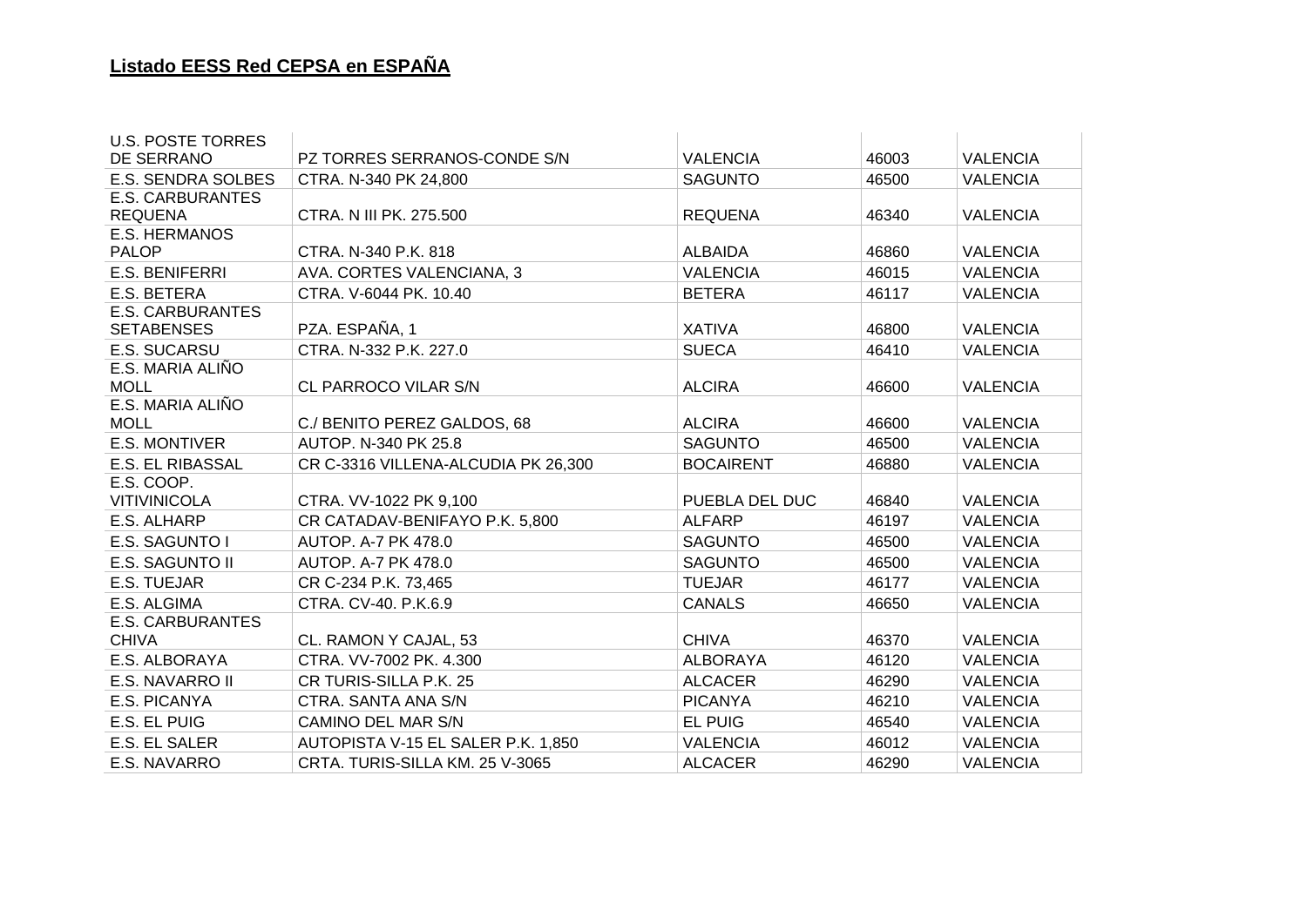| <b>U.S. POSTE SAN</b>     |                            |                                        |       |                   |
|---------------------------|----------------------------|----------------------------------------|-------|-------------------|
| <b>BARTOLOME</b>          | PASEO DE SAN BARTOLOME S/N | <b>VALLADOLID</b>                      | 47014 | <b>VALLADOLID</b> |
| <b>E.S. SERVICTORIA</b>   | CTRA. N-601 PK 216         | <b>LA MUDARRA</b>                      | 47630 | VALLADOLID        |
| <b>E.S. BUENAVISTA</b>    | CTRA. N-601 P.K. 259,700   | <b>BECILLA DE</b><br>VALDERABUEY       | 47670 | VALLADOLID        |
| <b>E.S. LA CISTERNIGA</b> | CTRA N-122 PK 353.7        | <b>LA CISTERNIGA</b>                   | 47193 | VALLADOLID        |
| E.S.NTRA.SRA.DEL          |                            | <b>SAN MIGUEL DEL</b>                  |       |                   |
| <b>PILAR</b>              | CTRA. CL-601 P.K. 35,900   | <b>ARROYO</b>                          | 47164 | VALLADOLID        |
| <b>U.S. POSTE CALIXTO</b> |                            |                                        |       |                   |
| <b>DIEZ</b>               | PZ CALIXTO DIEZ, S/N       | <b>BILBAO</b>                          | 48012 | <b>VIZCAYA</b>    |
| U.S. JUAN DE GARAY        | CL JUAN DE GARAY, 9        | <b>BILBAO</b>                          | 48003 | <b>VIZCAYA</b>    |
| <b>U.S. POSTE NEGURI</b>  | CR C-6320 P.K. 14          | <b>NEGURI</b>                          | 48990 | <b>VIZCAYA</b>    |
| U.S. POSTE SAN JUAN       | C./ GOIENKALEA, 11         | <b>GUERNICA</b>                        | 48300 | <b>VIZCAYA</b>    |
| E.S. BERRIZ               | CTRA. N-634, P.K. 76,37    | <b>BERRIZ</b>                          | 48240 | <b>VIZCAYA</b>    |
| <b>E.S. SANTA ELVIRA</b>  | AV. FDO. SILVA MU\OZ, 21   | <b>BENAVENTE</b>                       | 49600 | <b>ZAMORA</b>     |
| E.S. RAIGADA              | CL SALAMANCA, 46           | <b>ZAMORA</b>                          | 49001 | <b>ZAMORA</b>     |
| <b>E.S. SAN ESTEBAN</b>   | <b>CTRA R-6 PK 250.0</b>   | <b>SAN ESTEBAN DEL</b><br><b>MOLAR</b> | 49650 | <b>ZAMORA</b>     |
| U.S. POSTE                |                            |                                        |       |                   |
| <b>CARBAJALES</b>         | CTRA. ZA-1405 P.K. 32      | <b>CARBAJALES DE ALBA</b>              | 49160 | <b>ZAMORA</b>     |
| <b>E.S. MONTELAREINA</b>  | CTRA. N-122, P.K. 439,2    | <b>TORO</b>                            | 49861 | <b>ZAMORA</b>     |
| E.S. VITERO               | CTRA. L-913 P.K. 32,500    | <b>SAN VITERO</b>                      | 49523 | <b>ZAMORA</b>     |
| <b>E.S. FERMOSELLE</b>    | CTRA. C-527 P.K. 60.5      | <b>FERMOSELLE</b>                      | 49220 | <b>ZAMORA</b>     |
| E.S. SAN ROQUE            | CTRA. N-122 P.K. 417,700   | MORALES DE TORO                        | 49800 | <b>ZAMORA</b>     |
| E.S. DIVAR                | CTRA N-525 PK 11.8         | <b>COLINAS DE</b><br><b>TRASMONTE</b>  | 49623 | <b>ZAMORA</b>     |
| E.S. BAÑERA               | CTRA. DE SADABA, 2         | EJEA DE LOS<br><b>CABALLEROS</b>       | 50600 | ZARAGOZA          |
| E.S. EL CIERVO            | CTRA N-II P.K. 381,700     | LA ALMOLDA                             | 50178 | ZARAGOZA          |
| <b>E.S. LOS ENLACES</b>   | AV. HISPANIDAD, 87-89      | ZARAGOZA                               | 50010 | ZARAGOZA          |
| <b>E.S. LOREN ROS</b>     | <b>JOAQUIN COSTA, 3</b>    | <b>CASPE</b>                           | 50700 | ZARAGOZA          |
| E.S. MIRALBUENO           | CTRA N-232 PK 243.0        | ZARAGOZA                               | 50011 | ZARAGOZA          |
| E.S. LA LLANA             | CTRA. GALLUR, 10           | EJEA DE LOS<br><b>CABALLEROS</b>       | 50600 | ZARAGOZA          |